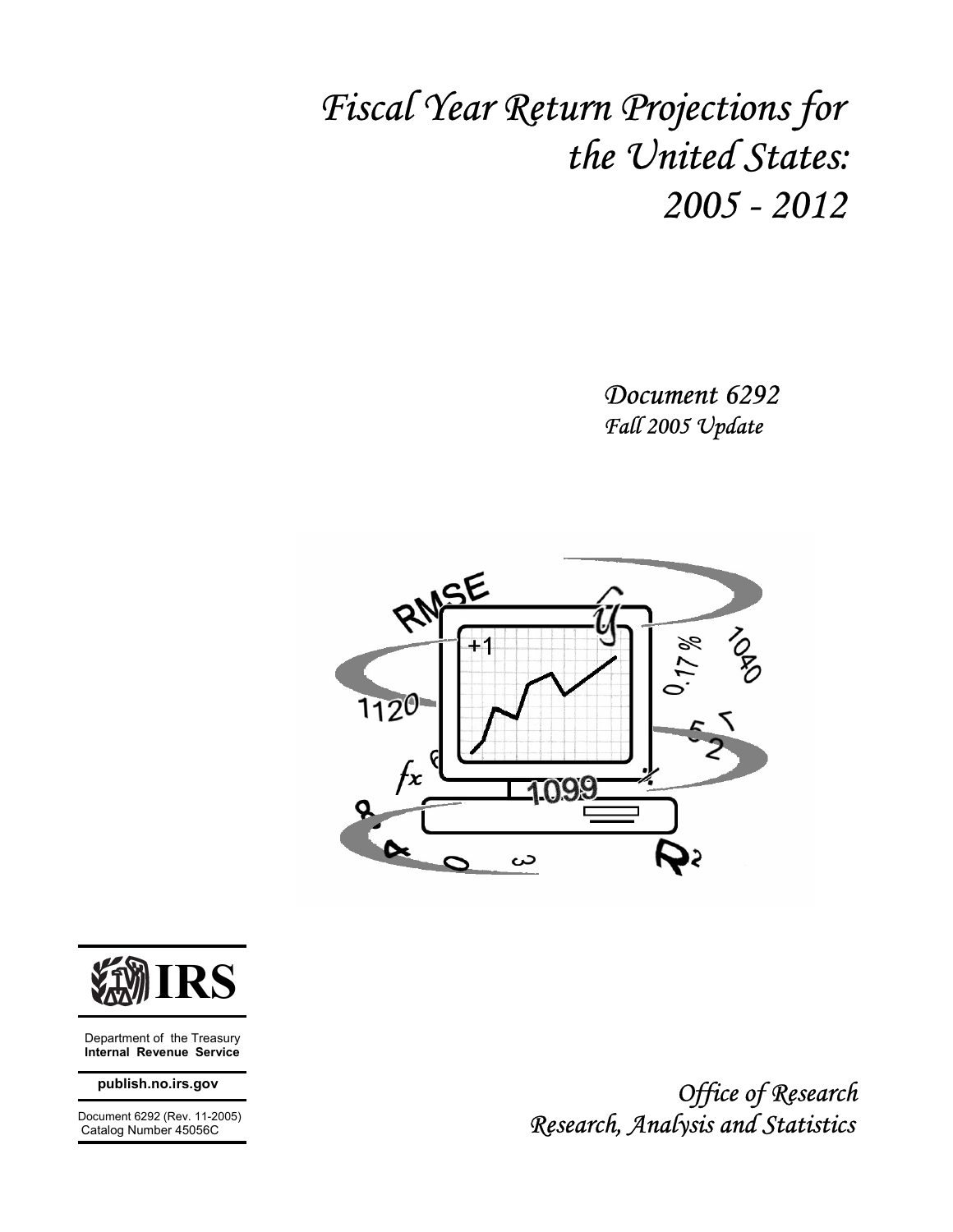**Document 6292 (revised 10-2005) is produced by the IRS Office of Research, within the Research, Analysis and Statistics organization.** 

#### **Janice M. Hedemann**

Director, Office of Research

#### **Russell Geiman**

Chief, Projections and Forecasting Group

#### **Questions or comments regarding these return forecasts or related matters can be directed to the corresponding staff member listed below.**

| Corporation                                                                                                | <b>Terry Manzi</b>                  | (202) 874-1083                   |
|------------------------------------------------------------------------------------------------------------|-------------------------------------|----------------------------------|
| Partnership, Fiduciary, Estate, Gift and<br>Excise                                                         | <b>Taukir Hussain</b>               | (202) 874-0585                   |
| Employment, Exempt Organization,<br>Political Organizations, Employee Plans<br>and Government Entity/Bonds | <b>Katy Yeh</b>                     | (202) 874-0110                   |
| Business and Exempt Organization e-file                                                                    | <b>Michelle Chu</b>                 | (202) 874-0593                   |
| Individual (Income Tax, Estimated Tax,<br>Extensions, e-file and Amended)                                  | <b>Andre Palmer</b><br>Indu Subbiah | (202) 874-0588<br>(202) 874-0601 |
| <b>Other Comments or Questions</b>                                                                         | <b>Russell Geiman</b>               | (202) 874-0607                   |

#### **Forecasts Available Electronically**

Forecasts from the most recent edition of this publication are also available on the IRS's web site. This site can be reached at *www.irs.gov*. Select the "Tax Stats" link, then "Products and Publications", and then "Projections" (under the Publications heading). IRS employees can also access this projection product on the IRWeb intranet site by selecting the "Commissioner" link, followed by "Research, Analysis and Statistics", then "Publications," and then "Projections and Forecasting documents."

#### **Distribution**

If you are an IRS employee and would like to receive a printed copy of this document on a continual basis, please contact your local IMDDS coordinator and obtain the appropriate protocol for inclusion on the distribution list. All non-IRS customers, and IRS customers uncertain of their local IMDDS coordinator, can contact the Chief, Projections and Forecasting Group on (202) 874-0607.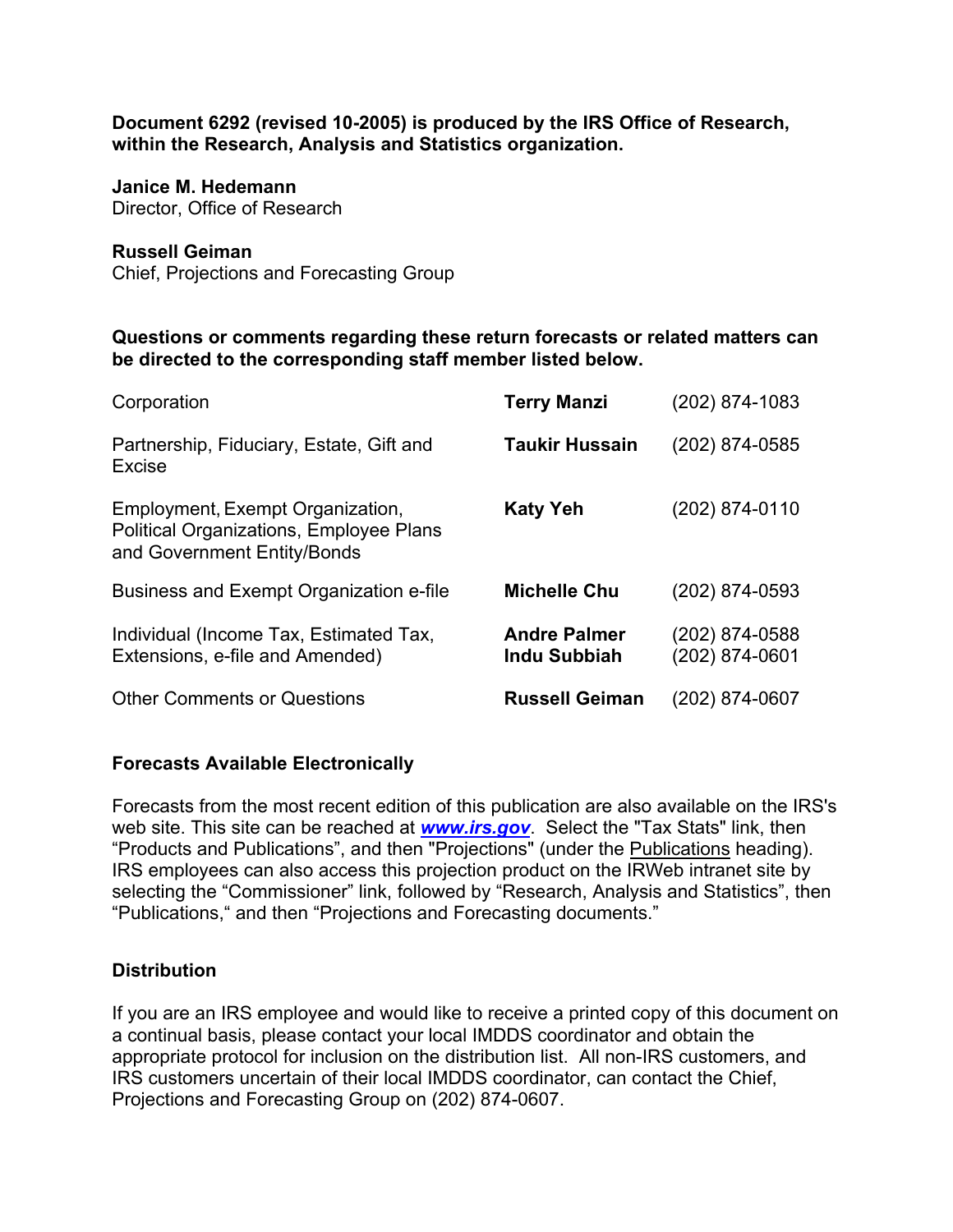## **Fiscal Year Return Projections for the United States**: **2005 – 2012**

Document 6292 Fall 2005 Update

Suggested Citation

Internal Revenue Service Research, Analysis and Statistics Office of Research Fiscal Year Return Projections for the United States: 2005 – 2012 Document 6292 (Rev. 10-2005) Washington, D.C. 20224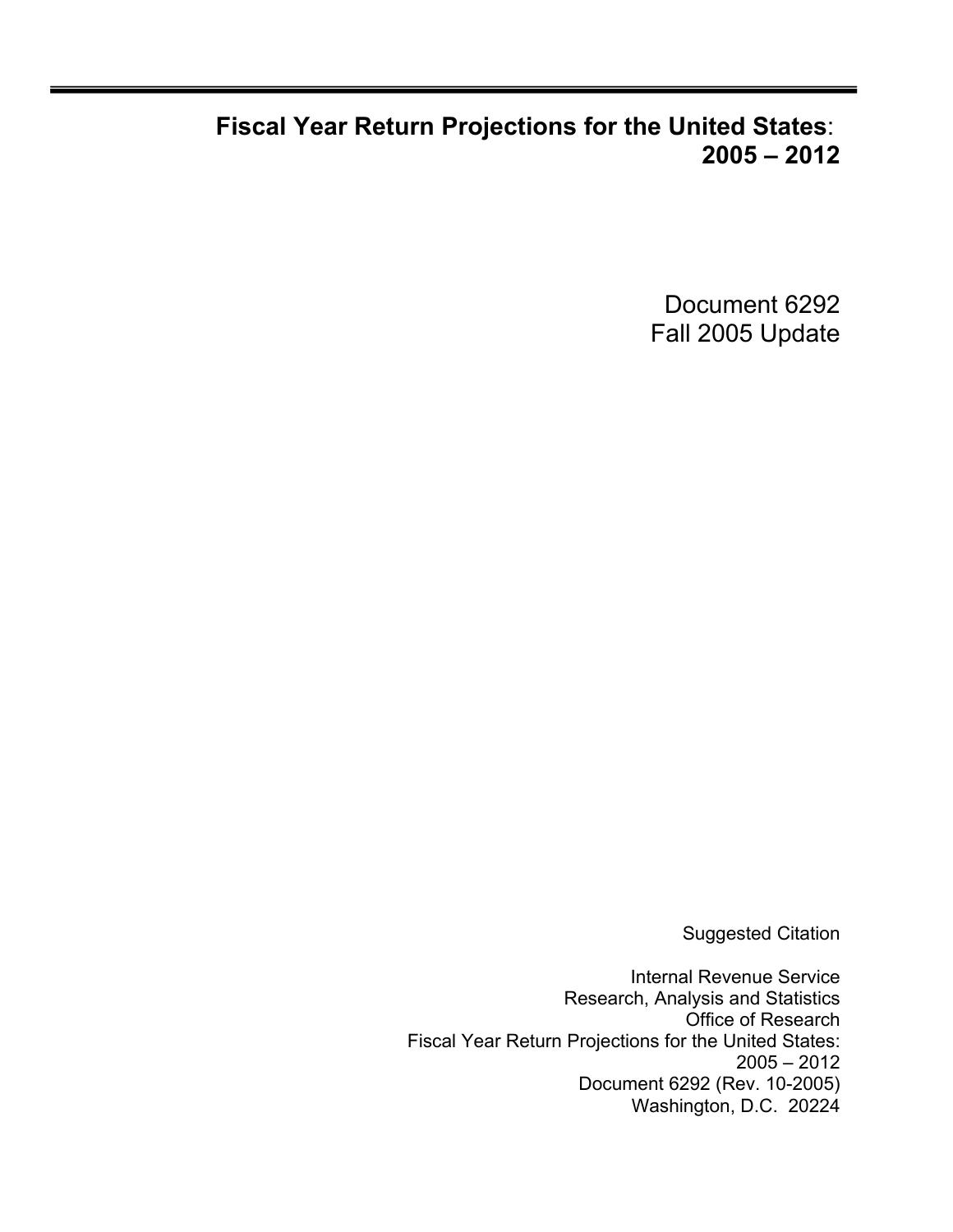## **Table of Contents** (Fall 2005)

|                                                           | Inside Front Cover       |
|-----------------------------------------------------------|--------------------------|
|                                                           |                          |
|                                                           | 1                        |
|                                                           | $\mathbf 1$              |
|                                                           | $\overline{2}$           |
|                                                           | 5                        |
|                                                           | $\overline{7}$           |
| Table 1. Fiscal Year Projections of the Number of Returns | 8                        |
| Table 2. Selected Fiscal Year Return Filing Estimates by  | 10                       |
| Table 3. Accuracy Measures for U.S. Forecasts of Major    | 11                       |
|                                                           | 12                       |
|                                                           | <b>Inside Back Cover</b> |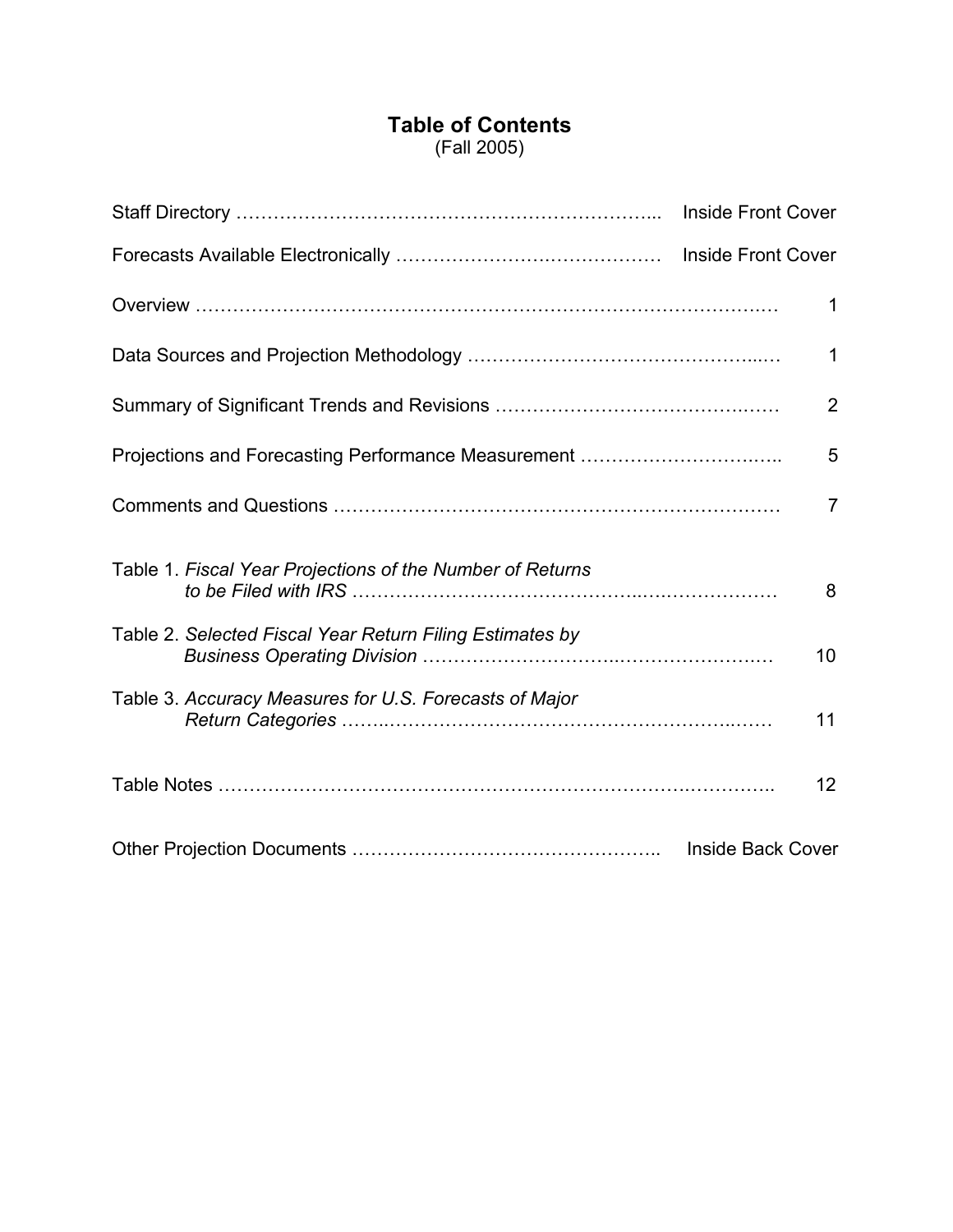#### **Overview**

This fall 2005 edition of IRS Document 6292 presents U.S. level projections of returns to be filed with the IRS for fiscal years (FY) 2005 through 2012. The forecasts include breakouts by major form type and filing medium (paper versus e-file), as well as selected detail by IRS business operating division. These projections provide a foundation for IRS workload estimates and resource requirements contained in IRS budget submissions and other major planning documents. The Office of Research staff within the IRS Research, Analysis and Statistics organization develops and updates these forecasts semiannually to reflect changes in filing patterns, statutory requirements, and administrative procedures. The updates also incorporate the current economic and demographic outlook. The projections in this document are based on information available as of early September 2005.

Enacted tax law changes and confirmed (or reasonably certain) administrative plans are reflected in these return projections. However, legislative or administrative initiatives simply under consideration generally are not used to update these return projections because of the uncertainty of their eventual outcome. As a result, the projections of electronically filed (e-file) returns contained in this publication are not goals, per se, and should not be interpreted as precluding an alternate e-file future.

#### **Data Sources and Projection Methodology**

The reported actual volumes of returns filed in FY2004 by form type and filing medium are based primarily on filings as recorded on the IRS master files. With a few exceptions, these volumes are the same as those reported in the Internal Revenue Service Data Book (Publication 55B) for that processing year. However, master file counts were not available in a few instances. In these cases, tallies of actual filings were provided by program staff in the IRS operating divisions, typically from data capture systems located in the IRS processing campuses.

The forecasts presented in Document 6292 are based on various statistical models that capture and extrapolate historical filing trends, by each unique form type and medium of filing. The projections are generally made on a calendar year of filing basis, first, and then converted to fiscal year based on the quarterly filing experience of one or more historical periods. Most models use time series extrapolation methods such as trended exponential smoothing approaches. However, some returns types, particularly individual income tax filings, are based on regression models that use economic and demographic variables such as total employment and gross domestic product as key input factors. In these instances, forecasts of the economic and demographic data series used by Research staff as the "predictor variables" are provided by Global Insight. Also, where historical data are limited or non-existent, such as for new e-file products, the filing pattern for a comparable return type is applied.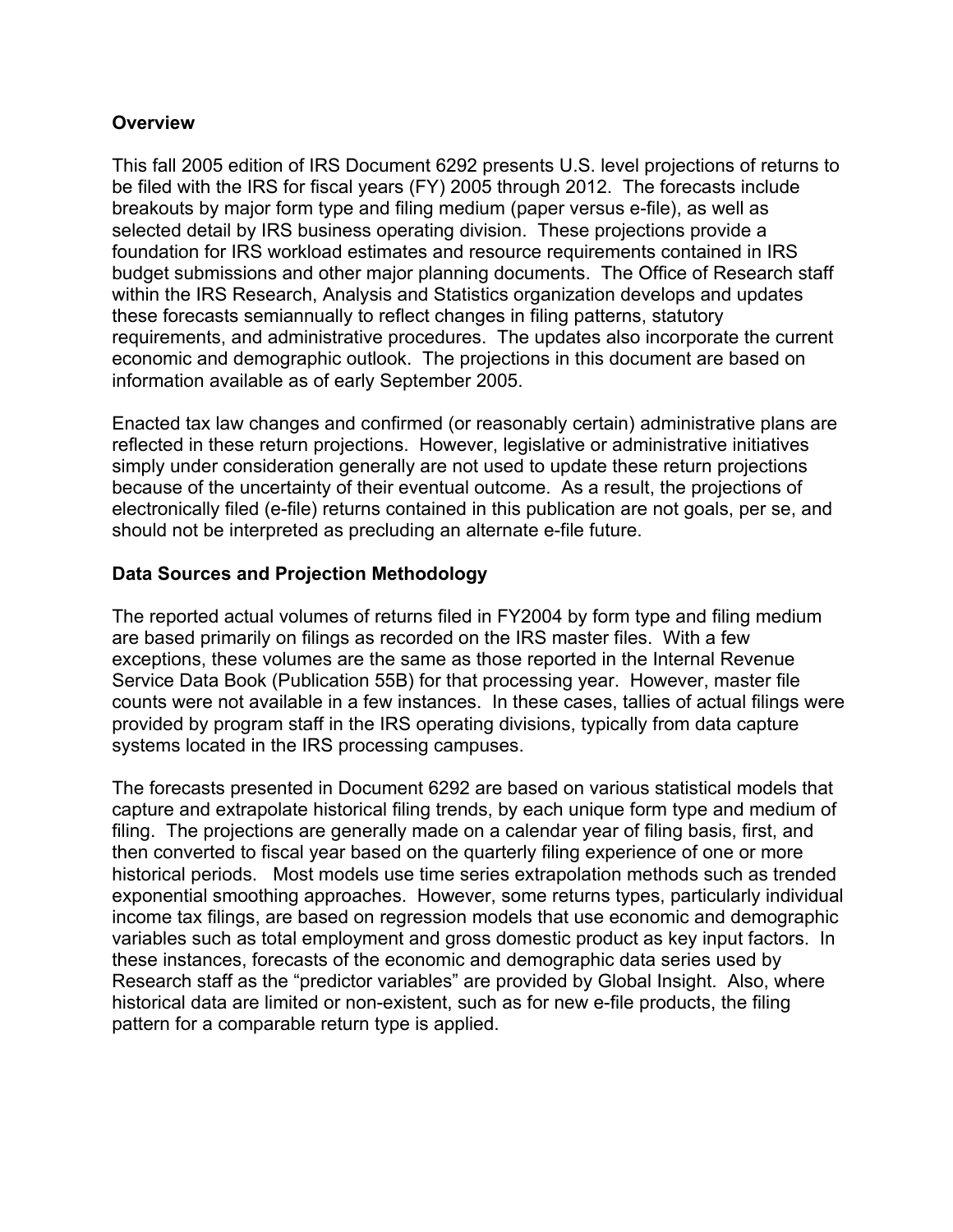#### **Summary of Significant Trends and Revisions**

A summary of the major trends and other significant factors embedded in the return forecasts for this edition of Document 6292 are noted below.

#### More e-file Forecasts Included

In response to customer requests, Document 6292 has been expanded and now includes all the major e-file tax return categories for which IRS programs exist, or for which scheduled implementation plans are in place. Thus, included in this fall 2005 edition are the e-file projections for the individual return types. We have also added efile projections for Forms 944, 8871, 8872 and 7004. With these changes, the major efile tax return categories now covered in this publication are as follows: Form 1040 series, Form 1040ES and Form 4868—for individual returns; Forms 940, 941, 944, 1065, 1041, 1120, 1120S and 7004—for business returns; and Forms 990, 990EZ, 990PF, 1120POL, 8871, 8872 and 8868—for tax exempt organization returns.

#### New e-file Mandates

In January 2005, IRS released temporary regulations which imposed e-file mandates for some large corporations and tax exempt organizations whose assets exceed certain thresholds. However, these e-file mandates only apply to those corporation and tax exempt entities that file at least 250 other returns with the IRS during a calendar year (which includes other tax returns such as Forms 941, as well as information returns such as Forms W-2, 1099-DIV and Schedules K-1). The e-file mandates require corporations with total assets of at least \$50 million to e-file their Forms 1120 and 1120S returns beginning in tax year 2005 (filing year 2006). This e-file requirement is expanded to corporations with at least \$10 million in assets effective in tax year 2006. In total, we estimate that about 13,000 Form 1120/1120S filers will fall under the e-file mandates for tax year 2005, and around 30,000 for tax year 2006.

Similarly, tax exempt organizations with \$100 million or more in assets in tax year 2005 will be required to file their Form 990 electronically, with this threshold lowered to \$10 million beginning in tax year 2006. These e-file mandates are expected to impact an estimated 1,200 Form 990 filers in tax year 2005 and around 10,000 by tax year 2006. Also impacted are private foundations and charitable trusts which will be required to file their Form 990-PF electronically, starting in tax year 2006, regardless of their asset size. However, less than 100 Form 990-PF filers are likely to be impacted by the mandate. Corresponding adjustments have been made to the e-file forecasts for Forms 1120, 1120S, 990 and 990-PF in this edition of Document 6292 to account for the impact of these new e-file mandates.

In addition, while legislation has been passed mandating e-file for certain Form 2290 filers, a confirmed implementation date for such a system has yet to be determined. Hence, we currently offer no e-file forecasts for this particular return series. However, as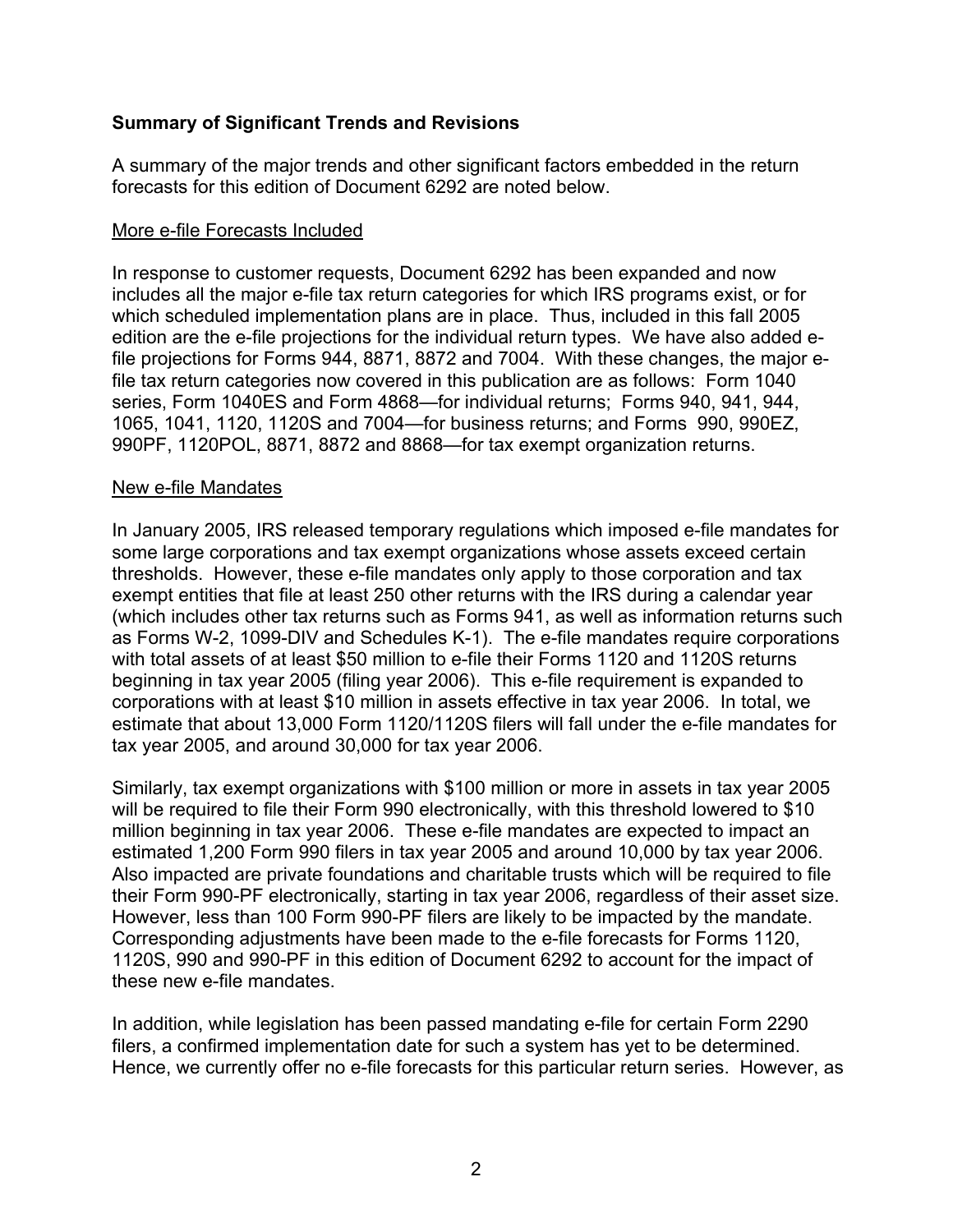e-file system plans are put in place for Form 2290 and other return types in the future, we will expand their coverage in future editions of Document 6292.

#### Cessation of IRS TeleFile Programs

In February 2005, IRS announced it would conclude its TeleFile programs after the 2005 filing season. Thus, the respective TeleFile programs in the Forms 1040EZ, 4868 and 941 areas all come to an end this year. Our corresponding forecasts in this update of Document 6292 reflect this IRS decision. They include applicable adjustments wherein some current TeleFile users are expected to switch to other e-file alternatives (such as on-line filing), while others revert back to paper.

#### Changes in Estate Tax

The Economic Growth and Tax Relief Reconciliation Act of 2001 has a significant impact on estate tax law. The tax relief act reduces estate tax liability by raising the allowable exempt amount of taxable estates and by lowering the maximum tax rate for calendar years 2002 through 2009. Under current law, the estate tax will be repealed for deaths occurring in 2010, only. In 2011, the estate tax law will then revert to the law in place before June 7, 2001. The effects of the 2001 tax law account for the unique trend in estate tax return filings over the forecast horizon covered in this document.

#### New Form 944

In an effort to reduce taxpayer burden on small businesses, IRS plans to make Form 944, an annualized version of Form 941 (*Employer's Quarterly Federal Tax Return*), available to taxpayers starting in January 2007. Form 944 will be available to business filers with annual employment tax liability of \$1,000 or less. Instead of filing quarterly Form 941 returns, eligible taxpayers will be required to file Form 944 once a year. Consequently, as qualified taxpayers switch to filing Form 944, return volumes of Form 941 will drop—beginning in mid-FY 2006. Around 900,000 taxpayers are expected to switch to Form 944 in its first year. This fall 2005 edition of Document 6292 now reflects forecasts for the new Form 944, including its e-file and paper components. Our forecasts of Form 941 return volumes (both e-file and paper) also include associated downward adjustments for the estimated impact of the new Form 944.

#### Elimination of Form 2688

IRS plans to implement new regulations in filing year 2006 that will have the de facto effect of eliminating filings of Form 2688 (Application for Additional Extension of Time to File U.S. Individual Income Tax Return). The impact of this elimination is reflected in this update of Document 6292. The new regulations will provide taxpayers required to file an individual income tax return an automatic six-month extension to file, if they submit a Form 4868 (Application for Automatic Extension of Time to File a U.S. Income Tax Return). In previous years, the Form 4868 (i.e., the "first extension") provided only a four-month grace period, while the Form 2688 (i.e., the "second extension") supplied an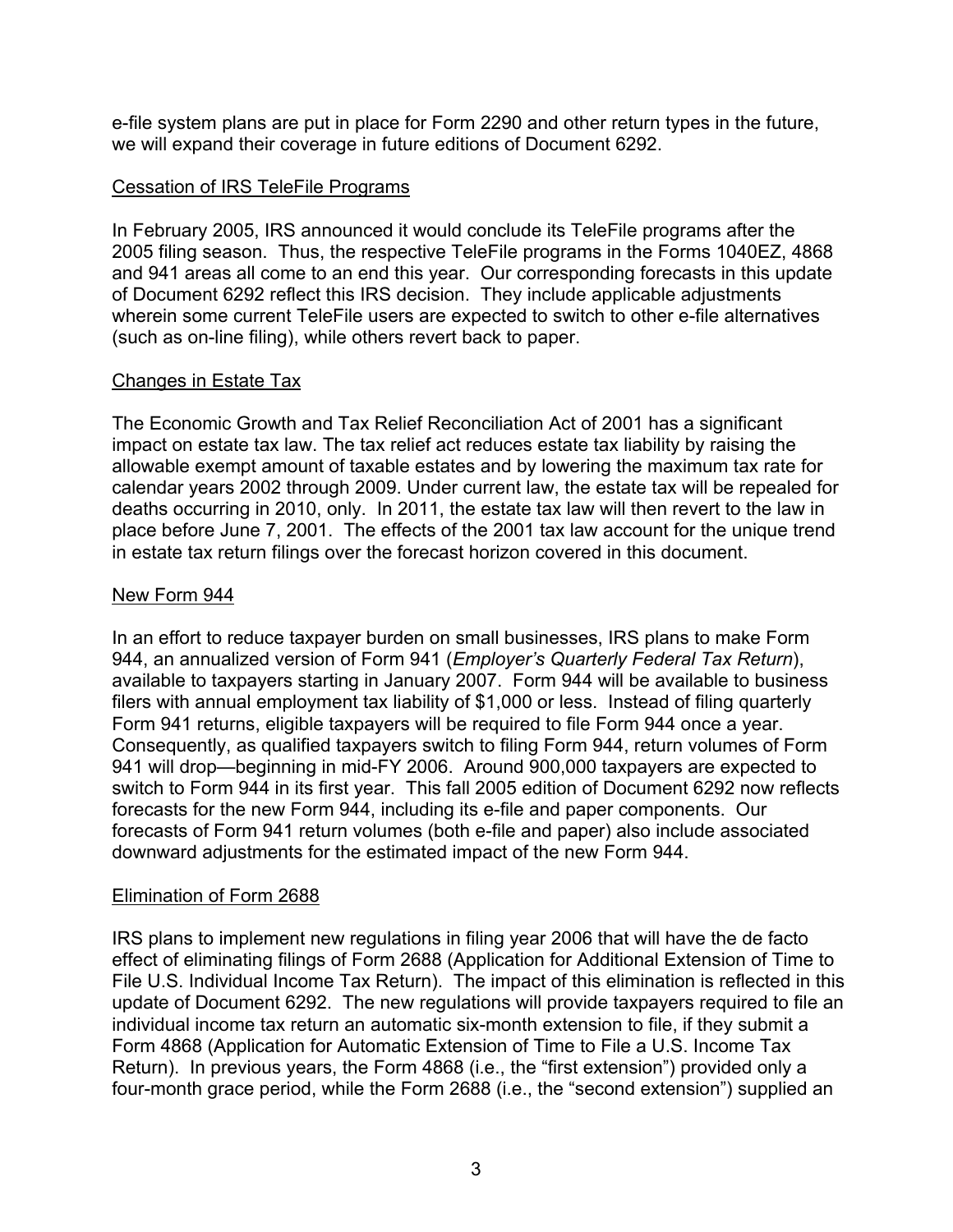additional two-month extension. The effects of these two forms will now be folded into a single six-month automatic extension via Form 4868.

#### Expansion of Form 7004

The projections in this publication also reflect the expanded scope of Form 7004, which is currently used to request an extension of time to file a corporation income tax (Form 1120 series) return. Starting in 2006, Form 7004 will not only be used for filing extensions on corporate returns but also extensions for partnership (Form 1065) and fiduciary (Form 1041) returns. Since a sizable volume of extensions are currently requested for the filing of Forms 1065 and 1041, the projected volume of Forms 7004 in this edition of Document 6292 shows a dramatic increase (upward level shift in the series) beginning in 2006.

#### Hurricane Katrina Adjustments

This edition of Document 6292 also includes adjustments to account for the estimated impact on tax return filings due to Hurricane Katrina. The unprecedented economic and social disruptions caused by Hurricane Katrina are expected to impact filings by individuals (e.g., Forms 1040 and 1040ES), businesses (e.g., Forms 941, 1120S and 1065), and tax exempt entities (e.g., Form 990). While difficult to estimate and tailored to each applicable form type, the basic nature of most of the adjustments was to lower filings in 2006 and push them into 2007—treating the overall impact as mainly one of a delay in filings.

## Employee Plans Returns

The Internal Revenue Service no longer processes Employee Plans (EP)—Form 5500 series—returns. That responsibility now resides with the Department of Labor. Therefore, there are no EP volumes presented in Table 1. However, staff with IRS Tax Exempt/Government Entities (TE/GE) Division still needs projected volumes for EP returns for other IRS resource planning purposes. Thus, projections for EP returns are presented in Table 2, *Selected Fiscal Year Return Filing Estimates by Business Operating Division*.

Forms 5500 and 5500EZ are multi-agency EP returns that are filed to satisfy reporting requirements to Internal Revenue Service, Department of Labor, and Pension Benefit Guaranty Corporation. The underlying volume of such returns appears to be very stable, hence a projected trend that is "flat." The 2004 actual EP filing volume reflects a count of all returns posted to the Employee Plan Master File, including welfare benefit plan returns. However, the projected volume of EP returns is based on data from the 208-18- 10 Report and excludes welfare benefit plans. This provides a more accurate count of the number of Forms 5500 and 5500EZ for which IRS has jurisdiction in the future. Hence, the forecast of EP returns is lower than the 1.1 million returns processed in 2004.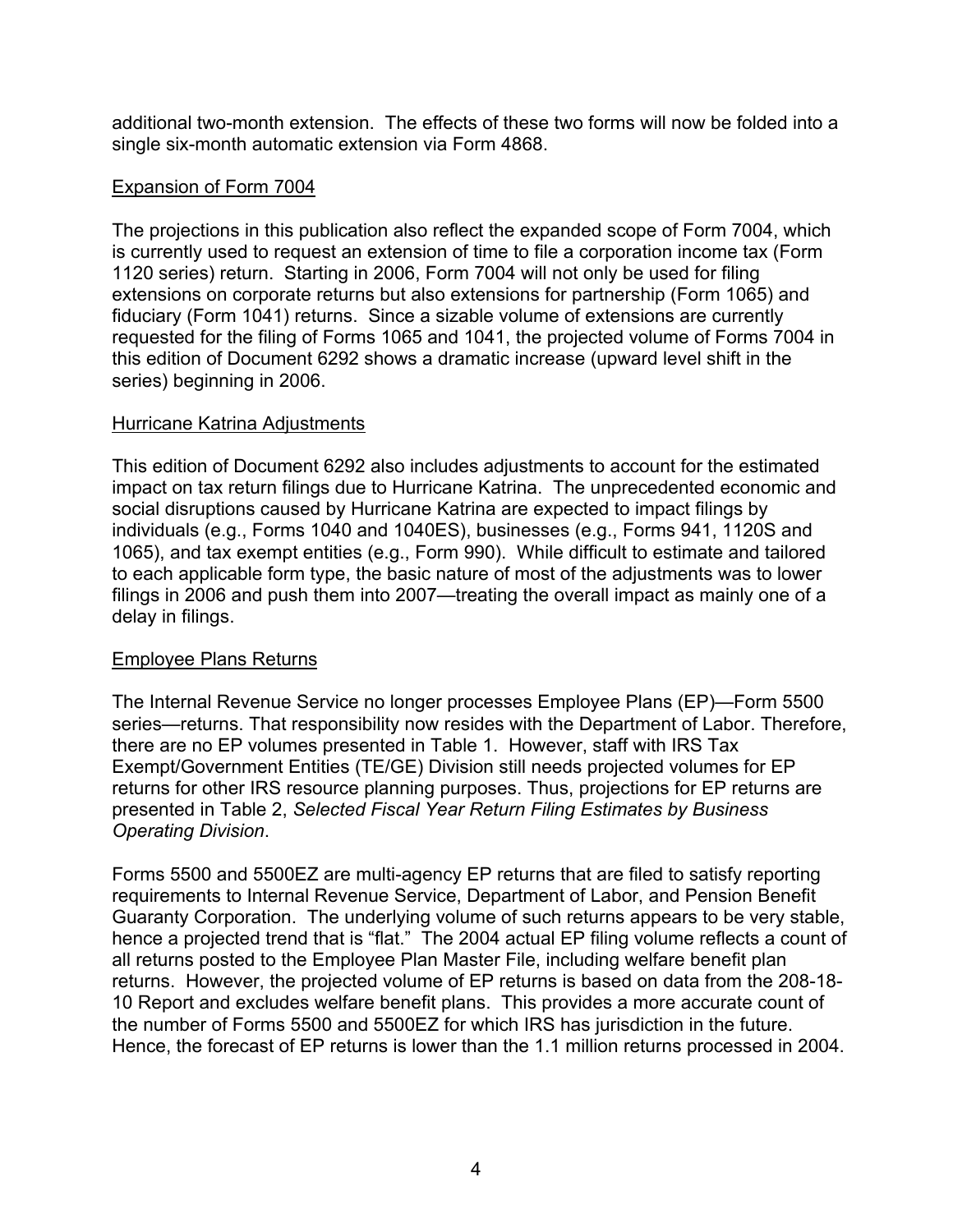#### Detail by Business Operating Division

Table 2 presents estimates of selected return filings by IRS "Business Operating Divisions" (BODs). The selected returns include total individual income tax returns, corporation income tax returns, partnership returns, employment returns, excise returns, and the exempt organization returns. As applicable, these volumes are broken out by their operating division components: "Wage and Investment" (W&I), "Small Business/Self Employed" (SB/SE), "Large and Mid-Sized Business" (LMSB) and "Tax Exempt/Government Entities" (TE/GE). Also included are the projected total filings of employee plans (EP) returns (processed by the Department of Labor), which comprise major return filings by taxpayers served by the TE/GE operating division.

#### Fiduciary (Form 1041) Returns

Potential regulatory changes in the future would modify the filing requirements for certain trusts. In effect, a significant volume of fiduciary Form 1041 returns (particularly among the electronically filed returns) would instead be reported via the Form 1099 series. The change would likely result in a decrease of approximately 450,000 Forms 1041. However, due to the tentative nature of this proposed regulation, its effect has not been reflected in this update of Document 6292.

#### Trend in Grand Total Return Filings

As presented in Table 1, grand total return filings are expected to reach 228.9 million in fiscal year 2005—a growth of 1.4 percent over FY 2004. In contrast, grand total filings for FY2006 are expected to increase a more modest 0.4 percent over 2005—to 229.8 million returns. However, the small growth in grand total filings in 2006 is a net effect that masks some rather dramatic shifts among selected return volumes. In particular (and for reasons highlighted in the preceding narrative), volumes of Forms 941 and 2688 are projected to drop noticeably in 2006. Meanwhile, filings of Forms 7004 are expected to nearly double. After FY 2006, grand total return filings are projected to grow at a more typical average annual rate of a little over one percent—reaching 246.6 million by FY 2012.

#### **Projections and Forecasting Performance Measurement**

In an ongoing effort to provide our customers measures of the quality of our Projections and Forecasting Group products and services, we present updated versions of our "Track Record" and "Customer Satisfaction Survey" results. The track record provides statistical measures of our forecasting accuracy, while the survey presents information on the level of satisfaction customers find in our products and services. We include these performance measures in our major projection publications for the benefit of our customers, and we act upon the results in ways we hope will improve our service in the future.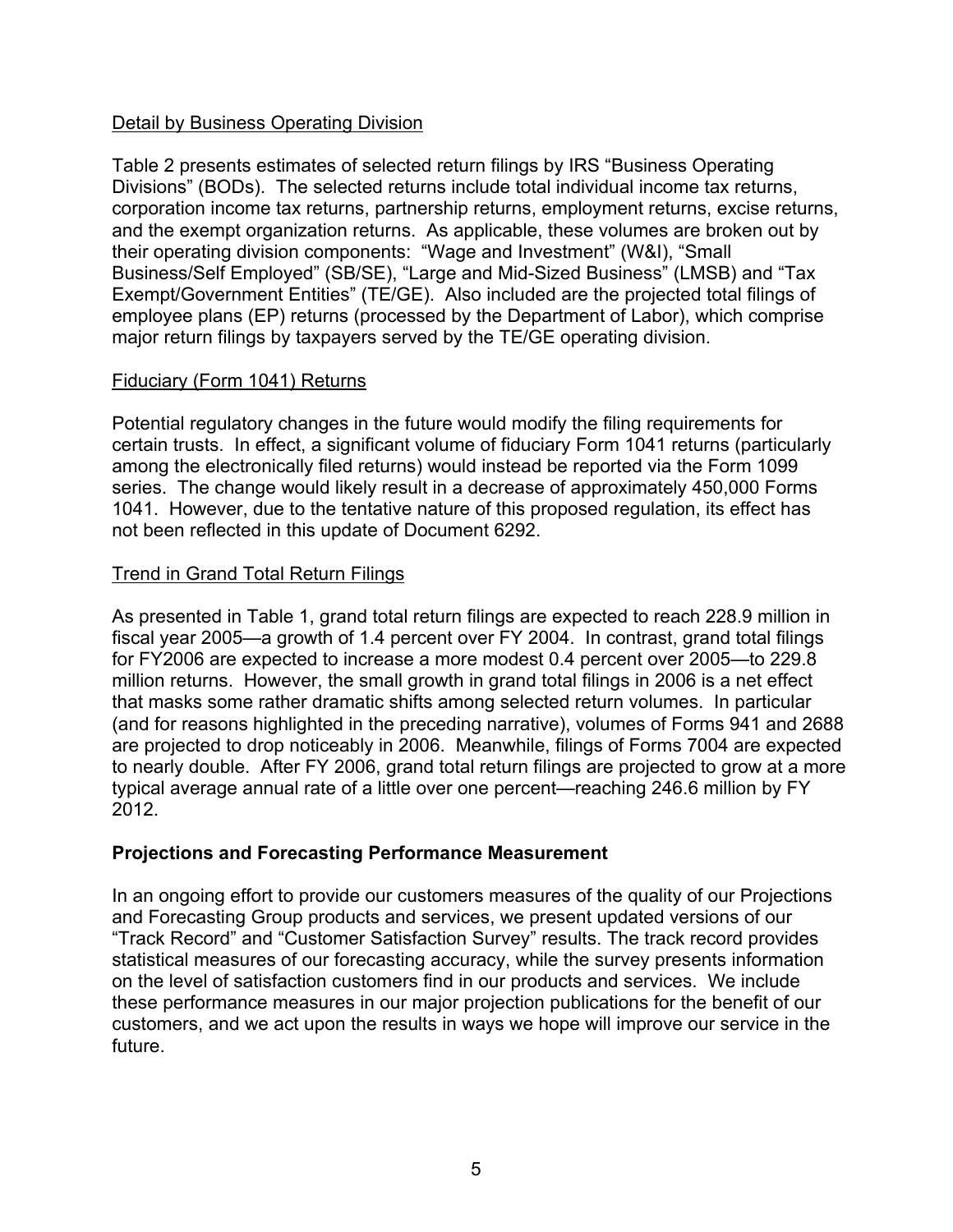#### Track Record of Projection Accuracy

The "track record" section, presented as Table 3, provides a summary analysis of the accuracy of prior projections prepared by the Projections and Forecasting Group from 1996 to 2003. For manageability purposes, this track record material covers only the major return categories. Using the four most recent calendar years of actual data, 2001 through 2004, Table 3 presents the accuracy of our national level projections—by major tax return category, filing medium and forecast time horizon. It expresses those measures in terms of mean absolute percent errors which customers can use to gauge the overall precision of our past U.S. level return projections. Table 3 also includes a second measure of accuracy, which is the number of over projections during the last four annual forecast cycles. This measure can be used to gauge whether we have a tendency to over project a particular return series (i.e., a value "4"), or to under project a particular return series (a value of "0"), or to achieve the desired balance of both (a value of "2')—or something in between (values of "1" or "3").

#### Customer Satisfaction Survey

In 2005, the Projections & Forecasting Group also conducted our sixth annual survey of IRS customers to determine satisfaction levels with our products and services. The following table summarizes the results of those surveys on five major dimensions of satisfaction.

| Projections & Forecasting Group Customer Satisfaction Survey Result* |      |                          |                              |      |      |      |      |                  |
|----------------------------------------------------------------------|------|--------------------------|------------------------------|------|------|------|------|------------------|
|                                                                      |      |                          | Percent "Somewhat Satisfied" |      |      |      |      | Percent "Totally |
|                                                                      |      | thru "Totally Satisfied" |                              |      |      |      |      |                  |
| Measure                                                              | 2000 | 2001                     | 2002                         | 2003 | 2004 | 2005 | 2004 | 2005             |
| Accuracy                                                             | 80.8 | 87.2                     | 87.8                         | 82.7 | 83.4 | 81.7 | 59.3 | 60.0             |
| Timeliness                                                           | 84.6 | 84.2                     | 88.2                         | 95.7 | 83.3 | 81.7 | 57.4 | 60.0             |
| Responsiveness of PFG Staff                                          | 68.6 | 65.6                     | 73.7                         | 73.9 | 68.0 | 70.0 | 64.2 | 68.3             |
| <b>Product Meeting Needs</b>                                         | N/A  | N/A                      | N/A                          | 93.5 | 83.3 | 80.3 | 53.7 | 65.6             |
| Overall Satisfaction                                                 | 94.2 | 92.7                     | 91.4                         | 95.6 | 92.6 | 78.3 | 66.7 | 63.3             |

\* In 2004, the rating scale on the Projections & Forecasting Group customer satisfaction survey was changed to conform to the standard used for all offices within Research, Analysis and Statistics. Data were configured above to provide both a comparable historical trend, plus information on the newer "totally satisfied" demarcation.

During fiscal year 2004 and the first part of fiscal year 2005, the Projections and Forecasting Group experienced an acute staffing shortage. This resource shortage in the group delayed the delivery of several major projection products during the period. However, new staff have since been added to the group and the timeliness of PFG products is expected to improve in the future.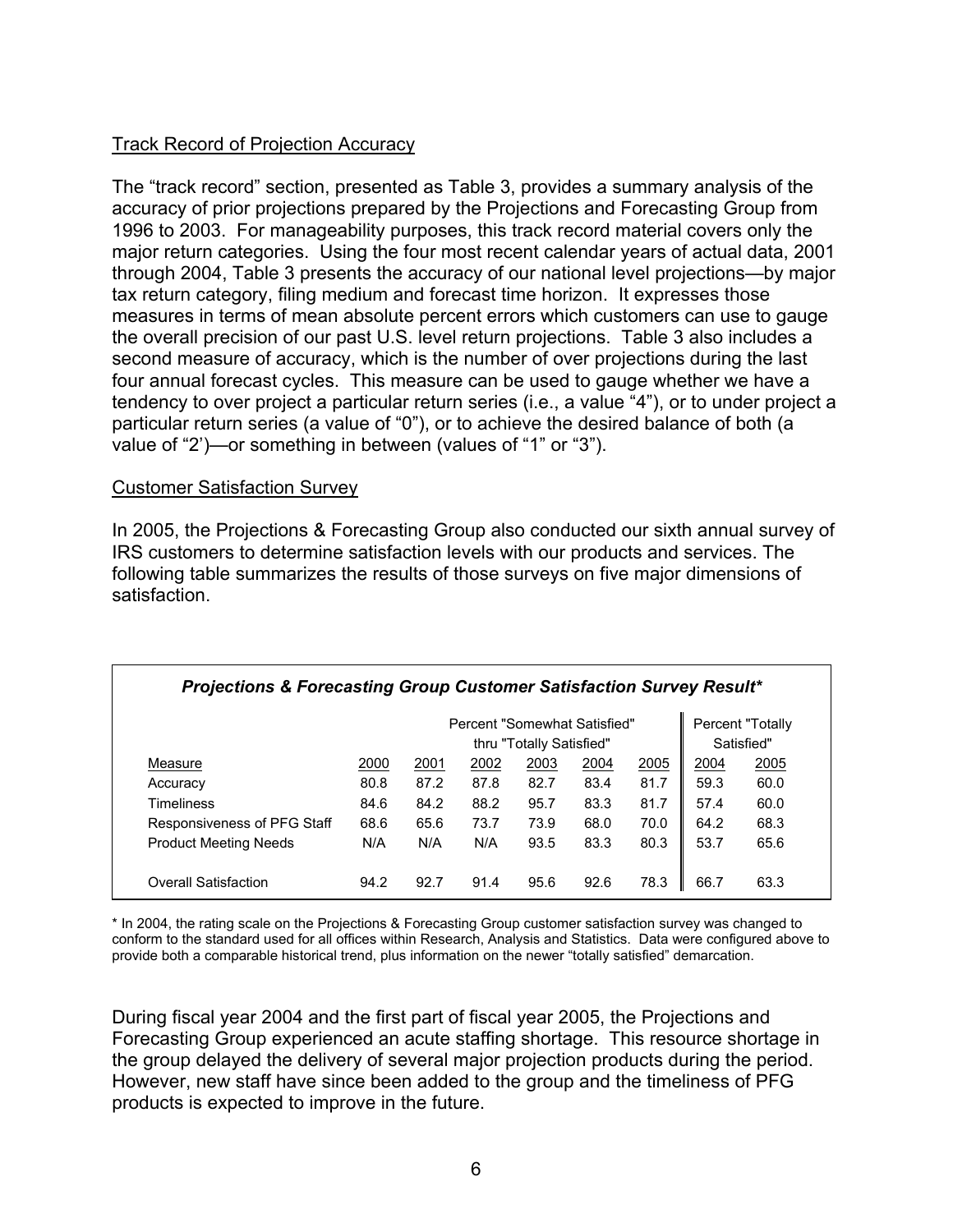#### **Comments and Questions**

We thank customers who have participated in our past surveys and ask for your continued cooperation in future iterations. Also, we continually seek to improve customer service wherever we can and so we welcome customer feedback at any time. Comments and suggestions regarding this document can be directed to Russell Geiman, Chief, Projections & Forecasting Group at (202) 874-0607. Questions concerning a specific tax return listed in this document may also be directed to the projections staff listed on the inside front cover. Finally, the tables contained in this document are also available electronically, as noted on the inside front cover.

Janie M. Hedeman

Janice M. Hedemann Director, Office of Research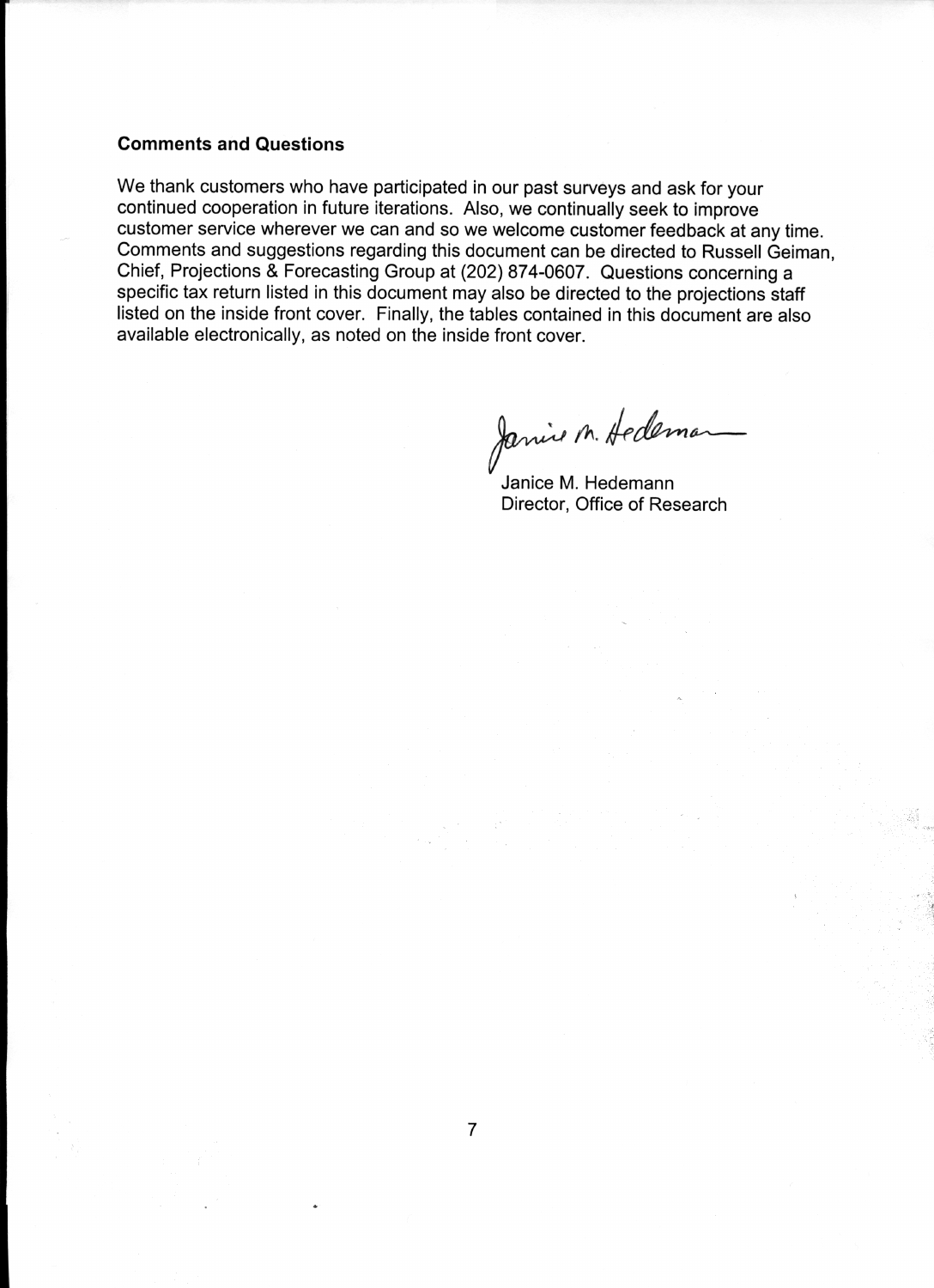| Table 1. Fiscal Year Projections of the Number of Returns to be Filed with IRS |                     |                     |                     |                         |                     |                     |                                                       |                     |                          |
|--------------------------------------------------------------------------------|---------------------|---------------------|---------------------|-------------------------|---------------------|---------------------|-------------------------------------------------------|---------------------|--------------------------|
| Rounded                                                                        |                     |                     |                     |                         |                     |                     |                                                       |                     |                          |
|                                                                                | <b>Actual - FY</b>  |                     |                     | Projected - Fiscal Year |                     |                     |                                                       |                     |                          |
| <b>Type of Return</b><br><b>Grand Total</b>                                    | 2004<br>225,755,958 | 2005<br>228,920,800 | 2006<br>229,820,200 | 2007<br>232,282,800     | 2008<br>235,521,700 | 2009<br>238,467,900 | 2010<br>241,510,400                                   | 2011<br>244,295,700 | 2012<br>246,644,400      |
| Paper Grand Total                                                              | 155,829,595         | 150,853,800         | 145,205,000         | 140,287,100             | 136,200,100         | 132,457,500         | 129,308,900                                           | 126,739,400         | 124,538,000              |
| Electronic and Magnetic Tape Grand Total                                       | 69,926,363          | 78,067,000          | 84,615,200          | 91,995,700              | 99,321,600          | 106,010,400         | 112,201,500                                           | 117,556,300         | 122,106,500              |
|                                                                                |                     |                     |                     |                         |                     |                     |                                                       |                     |                          |
| <b>Total Primary Returns</b>                                                   | 206,232,446         | 208,600,200         | 209,839,500         | 211,552,000             | 214,184,900         | 216,516,800         | 218,959,700                                           | 221,119,000         | 222,874,300              |
| Individual Income Tax, Total                                                   | 131,301,693         | 132,725,700         | 134,841,900         | 136,312,500             | 138, 132, 100       | 139,660,000         | 141,357,700                                           | 142,804,200         | 143,871,100              |
| Forms 1040, 1040A and 1040EZ                                                   | 130,582,596         | 131,987,000         | 134,079,800         | 135,522,600             | 137,313,000         | 138,811,800         | 140,480,400                                           | 141,897,800         | 142,935,700              |
| Paper Forms 1040/1040A/1040EZ                                                  | 69,333,558          | 63,871,900          | 59,910,300          | 55,353,300              | 51,612,500          | 48,406,600          | 45,822,800                                            | 43,636,300          | 41,736,800               |
| Electronic Individual Returns                                                  | 61,249,038          | 68,115,100          | 74,169,500          | 80,169,200              | 85,700,500          | 90,405,300          | 94,657,700                                            | 98,261,600          | 101.198.900              |
| <b>Form 1040NR</b>                                                             | 605,319             | 623,100             | 644,100             | 669,400                 | 696,100             | 722,800             | 749,500                                               | 776,200             | 802,800                  |
| Forms 1040PR and 1040SS                                                        | 113,778             | 115,600             | 118,000             | 120,500                 | 122,900             | 125,400             | 127,800                                               | 130,200             | 132,700                  |
| Individual Estimated Tax, Form 1040-ES                                         | 29,024,589          | 28,890,900          | 29,497,100          | 29,913,900              | 30,121,100          | 30,227,800          | 30,284,100                                            | 30,313,800          | 30,329,500               |
| Paper Form 1040ES                                                              | 28,971,335          | 28.828.100          | 29.423.200          | 29.830.100              | 30.027.400          | 30.124.000          | 30.170.100                                            | 30.189.500          | 30.194.800               |
| Electronic (Credit Card) Form 1040ES                                           | 53,254              | 62,800              | 73,900              | 83,800                  | 93,700              | 103,800             | 114,000                                               | 124,300             | 134,700                  |
| Fiduciary, Form 1041                                                           | 3,734,651           | 3,755,300           | 3,797,700           | 3,842,000               | 3,890,100           | 3,942,500           | 3,999,400                                             | 4,054,600           | 4,108,500                |
| Paper Fiduciary Returns                                                        | 2,406,206           | 2,377,500           | 2,365,700           | 2,355,800               | 2,348,500           | 2,344,000           | 2,342,200                                             | 2,339,500           | 2,335,900                |
| <b>Electronic Fiduciary Returns</b>                                            | 1,328,445           | 1,377,800           | 1,432,000           | 1,486,200               | 1,541,600           | 1,598,500           | 1,657,200                                             | 1,715,100           | 1,772,600                |
| Fiduciary Estimated Tax, Form 1041-ES                                          | 691,483             | 832,700             | 844,900             | 851,600                 | 858,300             | 864,900             | 871,600                                               | 878,300             | 885,000                  |
|                                                                                |                     |                     |                     |                         |                     |                     |                                                       |                     |                          |
| Partnership, Forms 1065 and 1065B                                              | 2,520,846           | 2,666,900           | 2,803,300           | 2,941,600               | 3,072,700           | 3,200,500           | 3,323,700                                             | 3,441,400           | 3,552,800                |
| Paper Partnership Returns                                                      | 2,429,687           | 2,500,500           | 2,572,200           | 2,636,500               | 2,682,100           | 2,712,800           | 2,727,400                                             | 2,725,000           | 2,704,700                |
| <b>Electronic Partnership Returns</b>                                          | 91,159              | 166,400             | 231,100             | 305,100                 | 390,600             | 487,700             | 596,300                                               | 716,500             | 848,200                  |
| Corporation Income Tax, Total                                                  | 6,067,812           | 6,127,000           | 6,267,000           | 6,442,400               | 6,596,300           | 6,771,000           | 6,951,100                                             | 7,128,300           | 7,296,400                |
| Paper Corporation Returns, Total                                               | 6,020,283           | 5,923,800           | 5,835,600           | 5,644,600               | 5,330,700           | 5,002,900           | 4,774,000                                             | 4,648,000           | 4,579,700                |
| Electronic Corporation Returns, Total                                          | 47,529              | 203,200             | 431,400             | 797,800                 | 1,265,600           | 1,768,100           | 2,177,000                                             | 2,480,300           | 2,716,700                |
| Forms 1120 and 1120A                                                           | 2,319,747           | 2,268,700           | 2,247,700           | 2,233,500               | 2,212,300           | 2,193,400           | 2,174,500                                             | 2,155,500           | 2,136,600                |
| Electronic 1120/1120A                                                          | 12,476              | 52,600              | 129,300             | 243,400                 | 389.700             | 549,300             | 675,000                                               | 756,900             | 809,800                  |
| Form 1120F                                                                     | 27,943              | 26,500              | 27,300              | 28,200                  | 29,100              | 30,100              | 31,100                                                | 32,100              | 33,000                   |
| Form 1120H                                                                     | 159,103             | 169,100             | 175,500             | 181,200                 | 186,900             | 192,600             | 198,300                                               | 204,000             | 209,700                  |
| Forms 1120L/PC/SF/FSC/REIT/RIC                                                 | 22,034              | 22,400              | 22,600              | 22,900                  | 23,700              | 24,500              | 25,200                                                | 25,900              | 26,600                   |
| Form 1120S                                                                     | 3,538,985           | 3,640,200           | 3,793,900           | 3,976,500               | 4,144,200           | 4,330,400           | 4,522,000                                             | 4,710,700           | 4,890,400                |
| Electronic 1120S                                                               | 35,053              | 150,600             | 302,100             | 554,400                 | 875,900             | 1,218,700           | 1,502,100                                             | 1,723,300           | 1,906,900                |
| Small Corporation Election, Form 2553                                          | 545.884             | 601.700             | 633.800             | 655,400                 | 677,300             | 700,800             | 725,200                                               | 749.300             | 772.300                  |
| "REMIC" Income Tax, Form 1066                                                  | 19,044              | 22,300              | 25,500              | 28,800                  | 32,100              | 35,300              | 38,600                                                | 41,800              | 45,100                   |
| Estate, Forms 706, 706NA/GS(D)/GS(T)                                           | 73,340              | 56,700              | 45,900              | 35,200                  | 29,400              | 27,400              | 20,600                                                | 10,500              | 39,000                   |
| Gift, Form 709                                                                 | 249,019             | 260,100             | 257,500             | 255,000                 | 252,600             | 250,400             | 248,400                                               | 246,400             | 244,600                  |
| Employment Tax, Total                                                          | 30,398,081          | 30,635,200          | 28,965,500          | 28,366,300              | 28.587.600          | 28,854,400          | 29,125,400                                            | 29,388,400          | 29,635,200               |
| Paper Employment Returns, Total                                                | 24,774,033          | 24,694,700          | 23,071,500          | 22,169,900              | 21,970,500          | 21,796,600          | 21,606,500                                            | 21,386,700          | 21,127,800               |
| Magnetic Tape Employment Returns, Total                                        | 982,909             |                     |                     |                         |                     |                     |                                                       |                     |                          |
| Electronic Employment Returns, Total                                           | 4,641,139           | 5,940,400           | 5,893,900           | 6,196,400               | 6,617,100           | 7,057,800           | 7,518,900                                             | 8,001,700           | 8,507,400                |
| Form 940. Total                                                                | 5,769,863           | 5,813,500           | 5.815.900           | 5,864,200               | 5.883.600           | 5,910,000           | 5,931,800                                             | 5.950.000           | 5.964.600                |
| Paper Forms 940, 940EZ and 940PR                                               | 4,885,002           | 4,861,600           | 4,801,900           | 4,784,100               | 4,737,900           | 4,698,400           | 4,654,800                                             | 4,607,900           | 4,558,000                |
| Magnetic Tape, Form 940                                                        | 472,532             |                     |                     |                         |                     |                     |                                                       |                     |                          |
| Form 940 E-File/On-line/XML                                                    | 412,329             | 951,900             | 1,014,000           | 1,080,200               | 1,145,700           | 1,211,600           | 1,277,000                                             | 1,342,100           | 1,406,700                |
| Forms 941, 941PR and 941SS, Total                                              | 24, 199, 128        | 24,404,800          | 22,744,800          | 21,182,500              | 21,386,800          | 21,628,400          | 21,878,600                                            | 22,123,500          | 22,355,300               |
| Paper 941, 941PR/SS, Total                                                     | 19,459,941          | 19,416,300          | 17,864,800          | 16,097,100              | 15,946,600          | 15,813,700          | 15,668,600                                            | 15,496,100          | 15,287,100               |
| Magnetic Tape, Form 941                                                        | 510,377             |                     |                     |                         |                     |                     |                                                       |                     |                          |
| Form 941 E-File/On-line/XML                                                    | 3,397,137           | 4,136,000           | 4,880,000           | 5,085,400               | 5,440,200           | 5,814,700           | 6,210,000                                             | 6,627,400           | 7,068,200                |
| Form 941 TeleFile                                                              | 831,673             | 852,500             |                     |                         |                     |                     |                                                       |                     |                          |
| Form 944                                                                       |                     |                     |                     | 925,000                 | 934,300             | 944,300             | 954,200                                               | 965,100             | 976,200                  |
| Paper Form 944                                                                 |                     |                     |                     | 894,100                 | 903,200             | 912,800             | 922,400                                               | 932,900             | 943,700                  |
| Electronic Form 944                                                            |                     |                     |                     | 30,900                  | 31,200              | 31,500              | 31,800                                                | 32,200              | 32,600                   |
| Forms 943, 943 PR and 943SS                                                    | 270.095             | 263,200             | 256,800             | 251,500                 | 245,100             | 239,100             | 233,000                                               | 227,000             | 221,000                  |
| Form 945                                                                       | 157,007             | 151,700             | 146,100             | 141,100                 | 135,800             | 130,700             | 125,800                                               | 120,900             | 116,200                  |
| Form CT-1                                                                      | 1,988               | 1,900               | 1,900               | 1,900                   | 1,900               | 1,900               | 1,900                                                 | 1,900               | 1,900                    |
| Notes:<br>See Table Notes page for definitions of "Type of Return."            |                     |                     |                     |                         |                     |                     |                                                       |                     | Internal Revenue Service |
| Detail may not add to subtotal/total due to rounding.                          |                     |                     |                     |                         |                     |                     | Office of Research, Projections and Forecasting Group |                     |                          |
| Table continues on the next page.                                              |                     |                     |                     |                         |                     |                     |                                                       |                     | Fall 2005 Document 6292  |
|                                                                                |                     |                     |                     |                         |                     |                     |                                                       |                     |                          |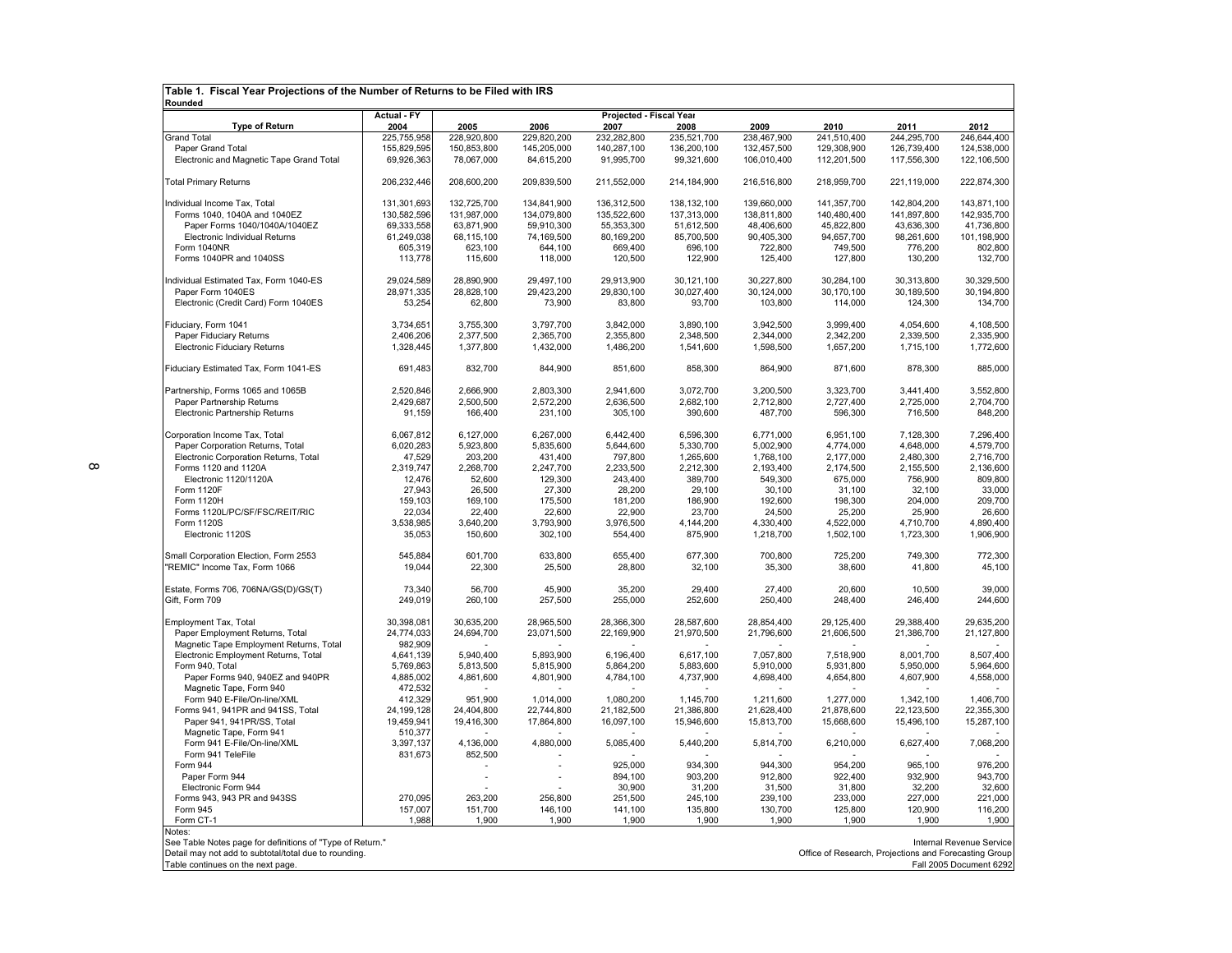|                                                                                                                                        | <b>Actual - FY</b> |            |            | Projected - Fiscal Year |                                                                                         |                  |                                                       |            |                          |
|----------------------------------------------------------------------------------------------------------------------------------------|--------------------|------------|------------|-------------------------|-----------------------------------------------------------------------------------------|------------------|-------------------------------------------------------|------------|--------------------------|
| <b>Type of Return</b>                                                                                                                  | 2004               | 2005       | 2006       | 2007                    | 2008                                                                                    | 2009             | 2010                                                  | 2011       | 2012                     |
| Withholding on Foreign Persons, Form 1042                                                                                              | 31,590             | 31,400     | 32,100     | 32,700                  | 33,400                                                                                  | 34,000           | 34,700                                                | 35,400     | 36,000                   |
| Exempt Organization, Total*                                                                                                            | 792,910            | 841,200    | 860,900    | 897,600                 | 915,400                                                                                 | 950,100          | 968,700                                               | 1,003,300  | 1,021,800                |
| Paper Exempt Organization, Total                                                                                                       | 792,445            | 837,800    | 851,100    | 871,600                 | 868,300                                                                                 | 883,700          | 885,200                                               | 898,800    | 895,000                  |
| Electronic Exempt Organization, Total                                                                                                  | 465                | 3,400      | 9,800      | 26,000                  | 47,100                                                                                  | 66,400           | 83,500                                                | 104,500    | 126,700                  |
| Form 990                                                                                                                               | 391,143            | 420,500    | 429,800    | 456,200                 | 464,900                                                                                 | 490,100          | 499,400                                               | 524,600    | 533,800                  |
| Form 990, Electronic                                                                                                                   | 208                | 2,300      | 6,700      | 19,500                  | 34,500                                                                                  | 47,000           | 58,100                                                | 72,100     | 86,600                   |
| Form990EZ                                                                                                                              | 143,398            | 145,000    | 148,700    | 152,600                 | 155,500                                                                                 | 158,800          | 162,000                                               | 165,200    | 168,400                  |
| Form 990EZ, Electronic                                                                                                                 | 257                | 1,100      | 2,400      | 4,800                   | 9,100                                                                                   | 12,600           | 16,300                                                | 20,400     | 25,000                   |
| Form 990PF                                                                                                                             | 83,137             | 87,900     | 91,400     | 94,700                  | 98,000                                                                                  | 101,300          | 104,600                                               | 107,800    | 111,100                  |
| Form 990PF, Electronic                                                                                                                 | <b>NA</b>          | 100        | 800        | 1,700                   | 3,500                                                                                   | 6,800            | 9,200                                                 | 11,900     | 15,100                   |
| Form 990T                                                                                                                              | 47,909             | 58,300     | 59,200     | 60,100                  | 61,100                                                                                  | 62,000           | 62,900                                                | 63,900     | 64,800                   |
| Form 4720                                                                                                                              | 2,063              | 2,000      | 2,100      | 2,200                   | 2,300                                                                                   |                  | 2,400                                                 | 2,500      | 2,600                    |
| Form 5227                                                                                                                              |                    | 127,500    | 129,700    | 131,700                 | 133,700                                                                                 | 2,400<br>135,600 | 137,500                                               | 139,300    | 141,000                  |
|                                                                                                                                        | 125,260            |            |            |                         |                                                                                         |                  |                                                       |            |                          |
| Form 990C*                                                                                                                             | 3,697              | 3,400      | 3,200      | 3,100                   | 3,000                                                                                   | 2,900            | 2,800                                                 | 2,700      | 2,500                    |
| Government Entity/Bonds, Total                                                                                                         | 54,668             | 52,900     | 54,300     | 55,400                  | 56,400                                                                                  | 57,400           | 58,500                                                | 59,500     | 60,500                   |
| Form 8038                                                                                                                              | 4,991              | 4,400      | 4,500      | 4,600                   | 4,700                                                                                   | 4,700            | 4,800                                                 | 4,900      | 4,900                    |
| Form 8038G                                                                                                                             | 31,974             | 31,600     | 32,500     | 33,200                  | 33,900                                                                                  | 34,600           | 35,200                                                | 35,900     | 36,600                   |
| Form 8038GC                                                                                                                            | 14,985             | 14,700     | 15,000     | 15,300                  | 15,600                                                                                  | 15,900           | 16,100                                                | 16,400     | 16,700                   |
| Form 8038T                                                                                                                             | 2,514              | 2,000      | 2,000      | 2,100                   | 2,100                                                                                   | 2,100            | 2,100                                                 | 2,100      | 2,100                    |
| Form 8328                                                                                                                              | 204                | 200        | 200        | 200                     | 200                                                                                     | 200              | 200                                                   | 300        | 300                      |
|                                                                                                                                        |                    |            |            |                         |                                                                                         |                  |                                                       |            |                          |
| Political Organizations, Total                                                                                                         | 9,374              | 10,000     | 10,400     | 9,800                   | 10,000                                                                                  | 9,500            | 9,700                                                 | 9,200      | 9,400                    |
| Form 1120POL                                                                                                                           | 5,495              | 5,300      | 5,100      | 4,900                   | 4,800                                                                                   | 4,600            | 4,400                                                 | 4,300      | 4,100                    |
| Electronic Form 1120POL                                                                                                                |                    |            |            | 100                     | 300                                                                                     | 300              | 400                                                   | 500        | 600                      |
| Form 8871                                                                                                                              | 1,410              | 1,400      | 1,800      | 1,600                   | 1,800                                                                                   | 1,600            | 1,800                                                 | 1,600      | 1,800                    |
| Electronic Form 8871                                                                                                                   | 1,410              | 1,400      | 1,800      | 1,600                   | 1,800                                                                                   | 1,600            | 1,800                                                 | 1,600      | 1,800                    |
| Form 8872                                                                                                                              | 2,469              | 3,300      | 3,500      | 3,400                   | 3,500                                                                                   | 3,400            | 3,500                                                 | 3,400      | 3,500                    |
| Electronic Form 8872                                                                                                                   | 1,268              | 2,100      | 2,300      | 2,300                   | 2,400                                                                                   | 2,400            | 2,500                                                 | 2,500      | 2,600                    |
| Excise, Total                                                                                                                          | 647,263            | 1,023,800  | 837,900    | 849,900                 | 860,100                                                                                 | 872,300          | 885,800                                               | 899,700    | 914,000                  |
| Form 11-C                                                                                                                              | 9,698              | 9,300      | 9,100      | 9,000                   | 8,900                                                                                   | 8,800            | 8,700                                                 | 8,600      | 8,500                    |
| Form 720                                                                                                                               | 120,829            | 107,200    | 97,200     | 91,700                  | 88,200                                                                                  | 86,200           | 85,000                                                | 84,300     | 83,900                   |
| Form 730                                                                                                                               | 46,431             | 46,300     | 45,500     | 44,600                  | 43,600                                                                                  | 42,600           | 41,700                                                | 40,700     | 39,800                   |
| Form 2290                                                                                                                              | 470,305            | 861,000    | 686,100    | 704,600                 | 719,300                                                                                 | 734,700          | 750,400                                               | 766,100    | 781,800                  |
| Electronic Form 2290                                                                                                                   |                    |            |            |                         | Implementation date for a Form 2290 e-file system was uncertain at time of publication. |                  |                                                       |            |                          |
|                                                                                                                                        |                    |            |            |                         |                                                                                         |                  |                                                       |            |                          |
| Excise Taxes re Employee Plans, Form 5330                                                                                              | 24,641             | 22,600     | 21,700     | 20,800                  | 20,000                                                                                  | 19,100           | 18,300                                                | 17,400     | 16,600                   |
| Payment or Refund under Sec. 7519, Form 8752                                                                                           | 41,861             | 40,400     | 39,100     | 38,100                  | 37,100                                                                                  | 36,300           | 35,500                                                | 34,800     | 34,100                   |
| <b>Supplemental Documents</b>                                                                                                          | 19,523,512         | 20,320,600 | 19,980,700 | 20,730,800              | 21,336,800                                                                              | 21,951,100       | 22,550,700                                            | 23,176,700 | 23,770,100               |
| Form 1040X                                                                                                                             | 3,271,290          | 3,222,600  | 3,252,900  | 3,290,700               | 3,321,400                                                                               | 3,351,300        | 3,381,600                                             | 3,431,300  | 3,465,700                |
| Form 4868                                                                                                                              | 8,705,867          | 9,336,700  | 9,622,500  | 9,908,200               | 10,194,000                                                                              | 10,479,700       | 10,765,500                                            | 11,051,200 | 11,337,000               |
| Electronic Form 4868                                                                                                                   | 1,360,661          | 1,810,700  | 2,072,900  | 2,363,000               | 2,656,500                                                                               | 2,954,800        | 3,252,800                                             | 3,548,300  | 3,847,800                |
| Form 2688                                                                                                                              | 3,600,043          | 3,591,100  | ٠          |                         | $\overline{\phantom{a}}$                                                                |                  |                                                       |            |                          |
| Electronic Form 2688                                                                                                                   | 168,812            | 334,200    |            |                         |                                                                                         |                  |                                                       |            |                          |
| Form 1120X                                                                                                                             | 13,756             | 12,900     | 12,500     | 12,200                  | 11,900                                                                                  | 11,600           | 11,300                                                | 11,000     | 10,700                   |
| Form 5558                                                                                                                              | 354,161            | 353,500    | 349,800    | 346,200                 | 342,500                                                                                 | 338,900          | 335,200                                               | 331,500    | 327,900                  |
| Form 7004                                                                                                                              | 3,152,024          | 3,351,400  | 6,283,400  | 6,693,100               | 6,977,600                                                                               | 7,259,500        | 7,538,100                                             | 7,811,800  | 8,080,200                |
| Electronic Form 7004                                                                                                                   | <b>NA</b>          | 47,700     | 292,000    | 554,900                 | 987,200                                                                                 | 1,531,600        | 2,095,500                                             | 2,542,300  | 2,877,300                |
| Form 8868                                                                                                                              | 426,371            | 452,500    | 459,600    | 480,400                 | 489,400                                                                                 | 510,200          | 519,200                                               | 539,800    | 548,700                  |
| Electronic Form 8868                                                                                                                   | 273                | 1,600      | 4,600      | 9,200                   | 17,200                                                                                  | 32,200           | 44,000                                                | 57,400     | 71,300                   |
|                                                                                                                                        |                    |            |            |                         |                                                                                         |                  |                                                       |            |                          |
| Notes:                                                                                                                                 |                    |            |            |                         |                                                                                         |                  |                                                       |            |                          |
| See Table Notes page for definitions of "Type of Return."<br>Detail may not add to subtotal/total due to rounding.                     |                    |            |            |                         |                                                                                         |                  |                                                       |            | Internal Revenue Service |
| Form 2290/total excise volumes are understated in FY 2004 and overstated in FY 2005 due to IRS master file reporting--see Table Notes. |                    |            |            |                         |                                                                                         |                  | Office of Research, Projections and Forecasting Group |            |                          |
| *Exempt Organization Total excludes Form 990C.                                                                                         |                    |            |            |                         |                                                                                         |                  |                                                       |            | Fall 2005 Document 6292  |
|                                                                                                                                        |                    |            |            |                         |                                                                                         |                  |                                                       |            |                          |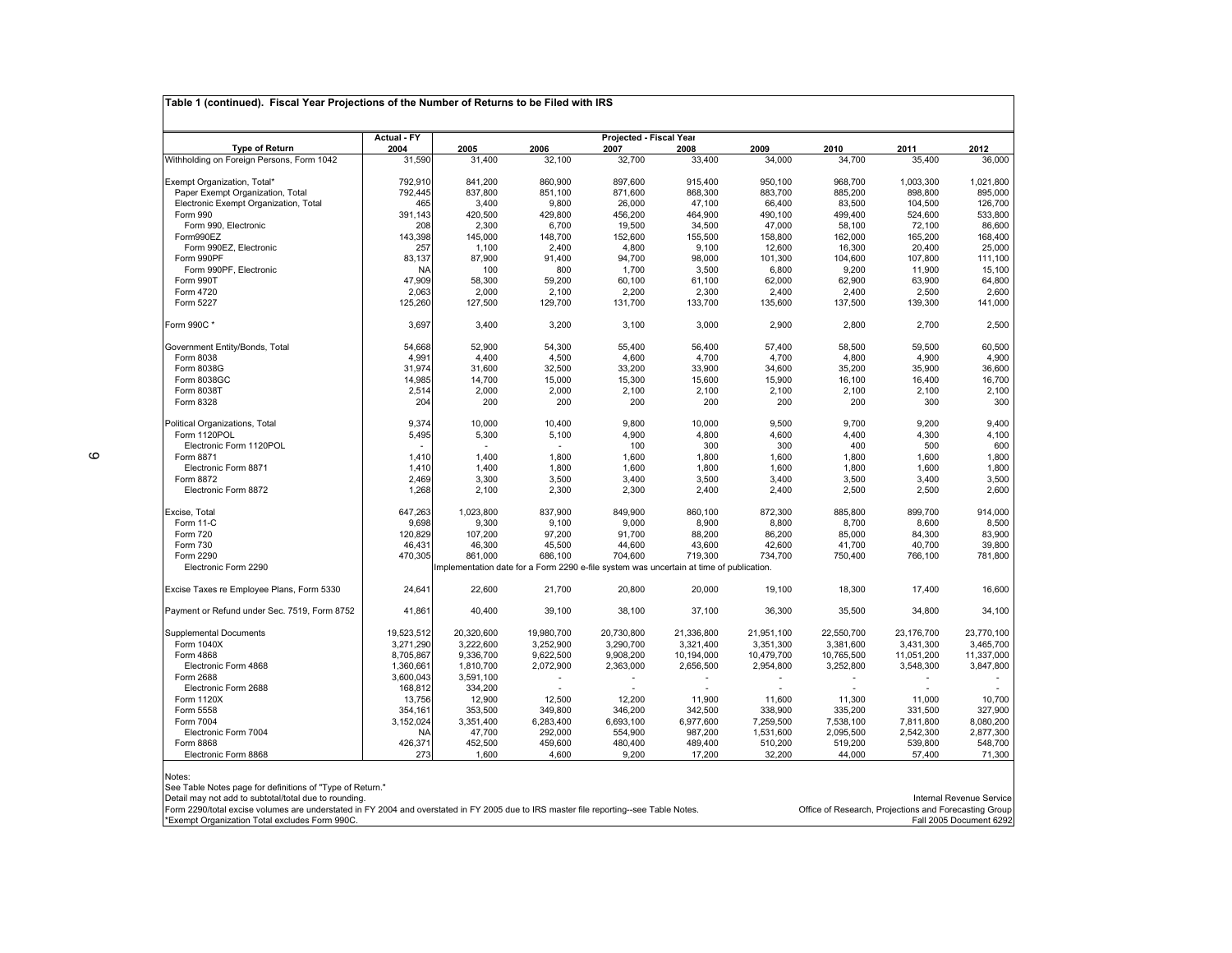#### **Table 2. Selected Fiscal Year Return Filing Estimates by Business Operating Division (BOD) Rounded**

| <b>Type of Return/BOD</b>                      | <b>Actual - FY</b> | Projected - Fiscal Year |             |             |             |             |             |             |             |
|------------------------------------------------|--------------------|-------------------------|-------------|-------------|-------------|-------------|-------------|-------------|-------------|
|                                                | 2004               | 2005                    | 2006        | 2007        | 2008        | 2009        | 2010        | 2011        | 2012        |
| Individual Income Tax, Total                   | 131,301,693        | 132.725.700             | 134,841,900 | 136,312,500 | 138,132,100 | 139.660.000 | 141.357.700 | 142.804.200 | 143,871,100 |
| Small Business/Self Employed                   | 38,417,825         | 40,129,200              | 41,508,000  | 42,700,300  | 44,002,300  | 45,241,300  | 46,546,000  | 47,788,600  | 48,920,200  |
| Wage and Investment                            | 92,883,868         | 92,596,500              | 93,333,900  | 93,612,200  | 94,129,800  | 94,418,700  | 94,811,800  | 95,015,600  | 94,950,900  |
| Corporation Income Tax, Total                  | 6,067,812          | 6,127,000               | 6,267,000   | 6,442,400   | 6,596,300   | 6,771,000   | 6,951,100   | 7,128,300   | 7,296,400   |
| Small Business/Self Employed                   | 5,968,401          | 6,031,200               | 6,170,500   | 6,344,800   | 6,497,700   | 6,671,000   | 6,849,700   | 7,025,600   | 7,192,000   |
| Large and Mid-Sized Business                   | 90,686             | 87,200                  | 87,900      | 89,000      | 90,100      | 91,500      | 92,900      | 94,300      | 95,900      |
| <b>Tax Exempt/Government Entities</b>          | 8,725              | 8,600                   | 8,600       | 8,600       | 8,500       | 8,500       | 8,500       | 8,500       | 8,500       |
| Partnership Returns                            | 2,520,846          | 2,666,900               | 2,803,300   | 2,941,600   | 3,072,700   | 3,200,500   | 3,323,700   | 3,441,400   | 3,552,800   |
| Small Business/Self Employed                   | 2,443,303          | 2,584,800               | 2,716,500   | 2,850,100   | 2,976,500   | 3,099,600   | 3,218,200   | 3,331,200   | 3,437,900   |
| Large and Mid-Sized Business                   | 77,256             | 81,800                  | 86,500      | 91,100      | 95,800      | 100,500     | 105,200     | 109,800     | 114,500     |
| <b>Tax Exempt/Government Entities</b>          | 287                | 300                     | 300         | 300         | 300         | 400         | 400         | 400         | 400         |
| Employment Tax, Total                          | 30,398,081         | 30,635,200              | 28,965,500  | 28,366,300  | 28,587,600  | 28,854,400  | 29,125,400  | 29,388,400  | 29,635,200  |
| Small Business/Self Employed                   | 27,749,212         | 27,966,200              | 26,277,500  | 25,647,800  | 25,845,400  | 26,084,400  | 26,326,800  | 26,561,500  | 26,781,500  |
| Large and Mid-Sized Business                   | 617,478            | 621.700                 | 625.000     | 631,300     | 635.800     | 641.300     | 646.800     | 652,200     | 657,300     |
| <b>Tax Exempt/Government Entities</b>          | 2,031,391          | 2,047,300               | 2,063,000   | 2,087,200   | 2,106,300   | 2,128,700   | 2,151,800   | 2,174,600   | 2,196,300   |
|                                                |                    |                         |             |             |             |             |             |             |             |
| Excise, Total                                  | 647,263            | 1,023,800               | 837,900     | 849,900     | 860.100     | 872,300     | 885.800     | 899.700     | 914,000     |
| Small Business/Self Employed                   | 559,054            | 925,600                 | 750,200     | 763,900     | 775,300     | 788,300     | 802,100     | 816,300     | 830,700     |
| Large and Mid-Sized Business                   | 54,539             | 64,500                  | 55,200      | 54,200      | 53,600      | 53,600      | 53,700      | 54,100      | 54,500      |
| <b>Tax Exempt/Government Entities</b>          | 33,670             | 33,700                  | 32,500      | 31,800      | 31,100      | 30,500      | 29,900      | 29,300      | 28,800      |
| <b>Exempt Organization, Total</b>              | 792,910            | 841.200                 | 860.900     | 897.600     | 915.400     | 950.100     | 968.700     | 1,003,300   | 1,021,800   |
| <b>Tax Exempt/Government Entities</b>          | 792,910            | 841,200                 | 860,900     | 897,600     | 915,400     | 950,100     | 968,700     | 1,003,300   | 1,021,800   |
| Employee Plans, Forms 5500, 5500EZ and 5500C/R | 1,140,256          | 968,300                 | 968,300     | 968,300     | 968,300     | 968,300     | 968,300     | 968,300     | 968,300     |
| <b>Tax Exempt/Government Entities</b>          | 1,140,256          | 968,300                 | 968,300     | 968.300     | 968,300     | 968,300     | 968,300     | 968,300     | 968,300     |

Notes:

Form 990C returns are considered Large and Mid-Sized Business and are excluded from the Exempt Organization total.

Projections of Employee Plans returns are based on the 208-18-01 Report; the 2004 count reflects postings to the Employee Plans Master File.<br>Total excise volumes are understated in FY 2004 and overstated in FY 2005 due to

Total excise volumes are understated in FY 2004 and overstated in FY 2005 due to IRS master file reporting-see Table Notes.<br>[58] Detail may not add to total due to rounding. Clear to report of the stated in FY 2005 due to

Detail may not add to total due to rounding.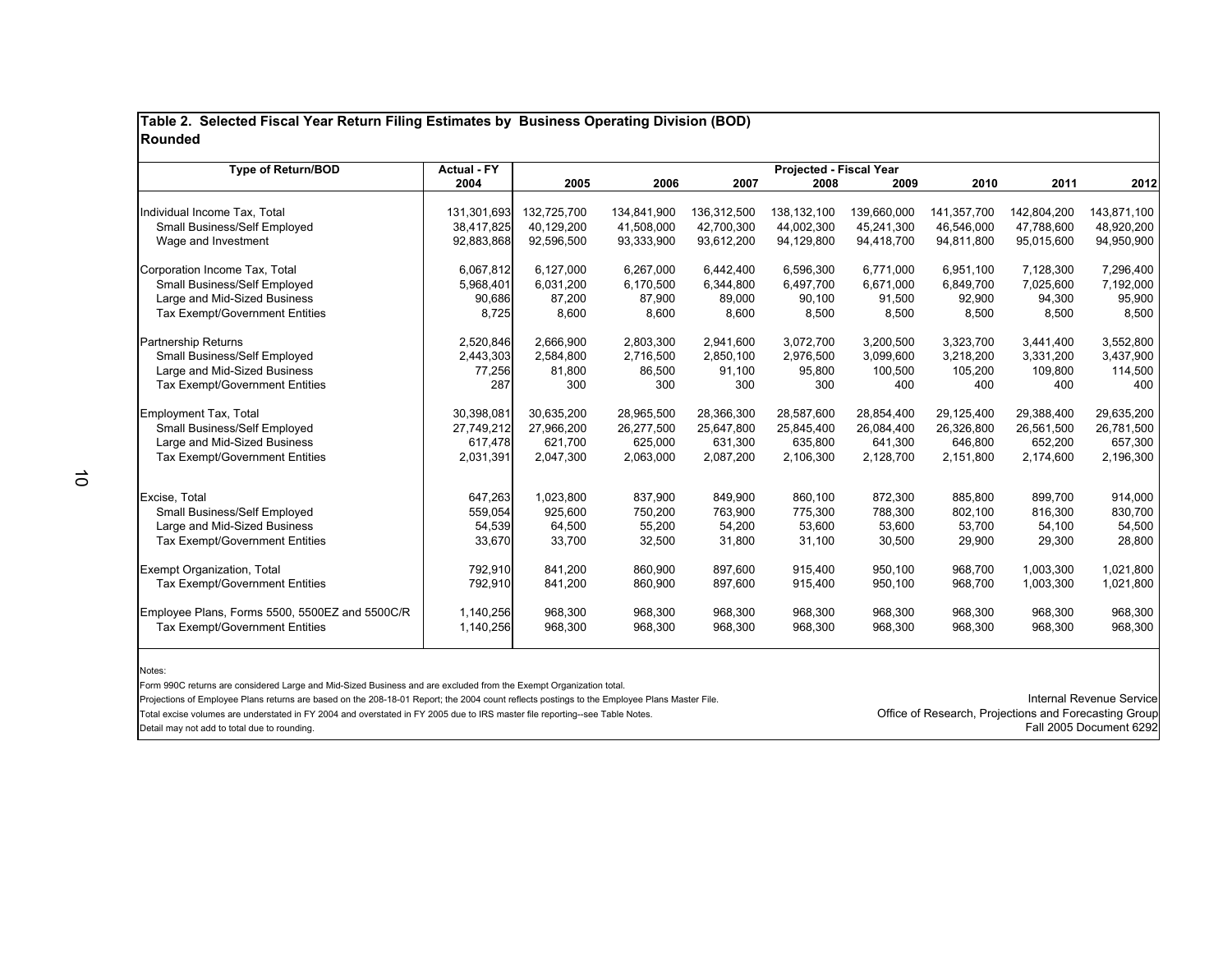#### **Table 3. Accuracy Measures for U.S. Forecasts of Major Return Categories Mean Absolute Percent Error (MAPE) and Number of Overprojections for the Four (4) Most Recent Projection Cycles**

|                                                                                 |                              | <b>Projection Error on Forecasts for:</b>          |                       |                |                                                       |                          |  |
|---------------------------------------------------------------------------------|------------------------------|----------------------------------------------------|-----------------------|----------------|-------------------------------------------------------|--------------------------|--|
|                                                                                 | <b>Calendar Year</b>         | 4 Years<br>1 Year<br>2 Years<br>3 Years<br>5 Years |                       |                |                                                       |                          |  |
| Item                                                                            | 2004 Actual *<br>(thousands) | Ahead<br>$N=4$                                     | Ahead<br>$N=4$        | Ahead<br>$N=4$ | Ahead<br>$N=4$                                        | Ahead<br>$N=4$           |  |
|                                                                                 |                              |                                                    |                       |                |                                                       |                          |  |
| <b>Grand Total - Selected Returns *</b><br><b>MAPE</b>                          | 223,032                      | 2.10%                                              | 4.54%                 | 5.67%          | 5.88%                                                 | 5.97%                    |  |
| Number of Overprojections                                                       |                              | 4                                                  | 4                     | 4              | 4                                                     | 3                        |  |
| <b>Grand Total - Paper</b>                                                      | 153,004                      |                                                    |                       |                |                                                       |                          |  |
| <b>MAPE</b>                                                                     |                              | 2.81%                                              | 6.22%                 | na             | na                                                    | na                       |  |
| Number of Overprojections                                                       |                              | 4                                                  | 4                     | ٠              |                                                       |                          |  |
| Grand Total - E-file/ Mag Tape                                                  | 70,028                       |                                                    |                       |                |                                                       |                          |  |
| <b>MAPE</b>                                                                     |                              | 3.88%                                              | 3.78%                 | na             | na                                                    | na                       |  |
| Number of Overprojections                                                       |                              | 2                                                  | 1                     |                |                                                       |                          |  |
| Total Primary - Selected Returns *                                              | 204,427                      |                                                    |                       |                |                                                       |                          |  |
| <b>MAPE</b>                                                                     |                              | 2.30%                                              | 4.92%                 | 6.03%          | 6.54%                                                 | 6.36%                    |  |
| Number of Overprojections                                                       |                              | 4                                                  | 4                     | 4              | 4                                                     | 3                        |  |
| <b>Primary Total - Paper</b>                                                    | 135,759                      |                                                    |                       |                |                                                       |                          |  |
| <b>MAPE</b><br>Number of Overprojections                                        |                              | 3.07%<br>4                                         | 6.90%<br>4            | na             | na                                                    | na                       |  |
|                                                                                 |                              |                                                    |                       |                |                                                       |                          |  |
| Primary Total - E-file/ Mag Tape                                                | 68,669                       |                                                    |                       |                |                                                       |                          |  |
| <b>MAPE</b><br>Number of Overprojections                                        |                              | 3.37%<br>$\overline{2}$                            | 3.52%<br>$\mathbf{1}$ | na<br>٠        | na                                                    | na                       |  |
|                                                                                 |                              |                                                    |                       |                |                                                       |                          |  |
| <b>Individual Total</b><br><b>MAPE</b>                                          | 131,298                      | 0.70%                                              | 1.70%                 | 1.92%          | 1.51%                                                 | 1.47%                    |  |
| Number of Overprojections                                                       |                              | 4                                                  | 3                     | 3              | $\overline{2}$                                        | 2                        |  |
| <b>Individual Total - Paper</b>                                                 | 69,869                       |                                                    |                       |                |                                                       |                          |  |
| <b>MAPE</b>                                                                     |                              | 2.32%                                              | 4.80%                 | 7.78%          | 11.85%                                                | 20.36%                   |  |
| Number of Overprojections                                                       |                              | 3                                                  | 3                     | 3              | 4                                                     | 4                        |  |
| Individual Total - E-file                                                       | 61,428                       |                                                    |                       |                |                                                       |                          |  |
| <b>MAPE</b>                                                                     |                              | 3.69%                                              | 4.98%                 | 11.08%         | 19.22%                                                | 33.11%                   |  |
| Number of Overprojections                                                       |                              | $\overline{2}$                                     | $\mathbf{1}$          | $\mathbf{1}$   | 1                                                     | 0                        |  |
| <b>Individual Estimated Tax</b>                                                 | 27,669                       |                                                    |                       |                |                                                       |                          |  |
| <b>MAPE</b><br>Number of Overprojections                                        |                              | 12.42%<br>4                                        | 25.74%<br>4           | 32.09%<br>4    | 35.55%<br>4                                           | 35.47%<br>3              |  |
|                                                                                 |                              |                                                    |                       |                |                                                       |                          |  |
| <b>Fiduciary Total</b><br><b>MAPE</b>                                           | 3,722                        | 3.02%                                              | 3.33%                 | 4.79%          | 3.33%                                                 | 4.10%                    |  |
| Number of Overprojections                                                       |                              | $\overline{2}$                                     | 3                     | 3              | $\overline{2}$                                        | $\overline{2}$           |  |
|                                                                                 |                              |                                                    |                       |                |                                                       |                          |  |
| <b>Partnership Total</b><br><b>MAPE</b>                                         | 2,546                        | 2.97%                                              | 3.97%                 | 4.48%          | 7.42%                                                 | 12.55%                   |  |
| Number of Overprojections                                                       |                              | 1                                                  | 1                     | 1              | $\mathbf{1}$                                          | 0                        |  |
| <b>Corporation Total</b>                                                        | 6,013                        |                                                    |                       |                |                                                       |                          |  |
| <b>MAPE</b>                                                                     |                              | 2.61%                                              | 2.47%                 | 3.20%          | 4.47%                                                 | 3.20%                    |  |
| Number of Overprojections                                                       |                              | 2                                                  | $\overline{2}$        | 2              | 3                                                     | 3                        |  |
| <b>Employment Total</b>                                                         | 30,464                       |                                                    |                       |                |                                                       |                          |  |
| <b>MAPE</b>                                                                     |                              | 2.03%                                              | 2.04%                 | 2.11%          | 2.66%                                                 | 2.90%                    |  |
| Number of Overprojections                                                       |                              | 1                                                  | 2                     | 2              | 2                                                     | 3                        |  |
| <b>Exempt Organization Total</b>                                                | 807                          |                                                    |                       |                |                                                       |                          |  |
| <b>MAPE</b><br>Number of Overprojections                                        |                              | 5.61%<br>2                                         | 4.84%<br>$\mathbf{1}$ | 3.91%<br>3     | 8.71%<br>2                                            | 5.39%<br>0               |  |
| <b>Excise Total</b>                                                             | 835                          |                                                    |                       |                |                                                       |                          |  |
| <b>MAPE</b>                                                                     |                              | 5.32%                                              | 6.21%                 | 9.54%          | 10.04%                                                | 9.64%                    |  |
| Number of Overprojections                                                       |                              | 4                                                  | 4                     | 4              | 4                                                     | 4                        |  |
| Some actuals shown in this table differ from official counts reported elsewhere |                              |                                                    |                       |                |                                                       | Internal Revenue Service |  |
| because they exclude certain return series only recently projected and whose    |                              |                                                    |                       |                | Office of Research, Projections and Forecasting Group |                          |  |
| accuracy can not yet be evaluated.                                              |                              |                                                    |                       |                |                                                       |                          |  |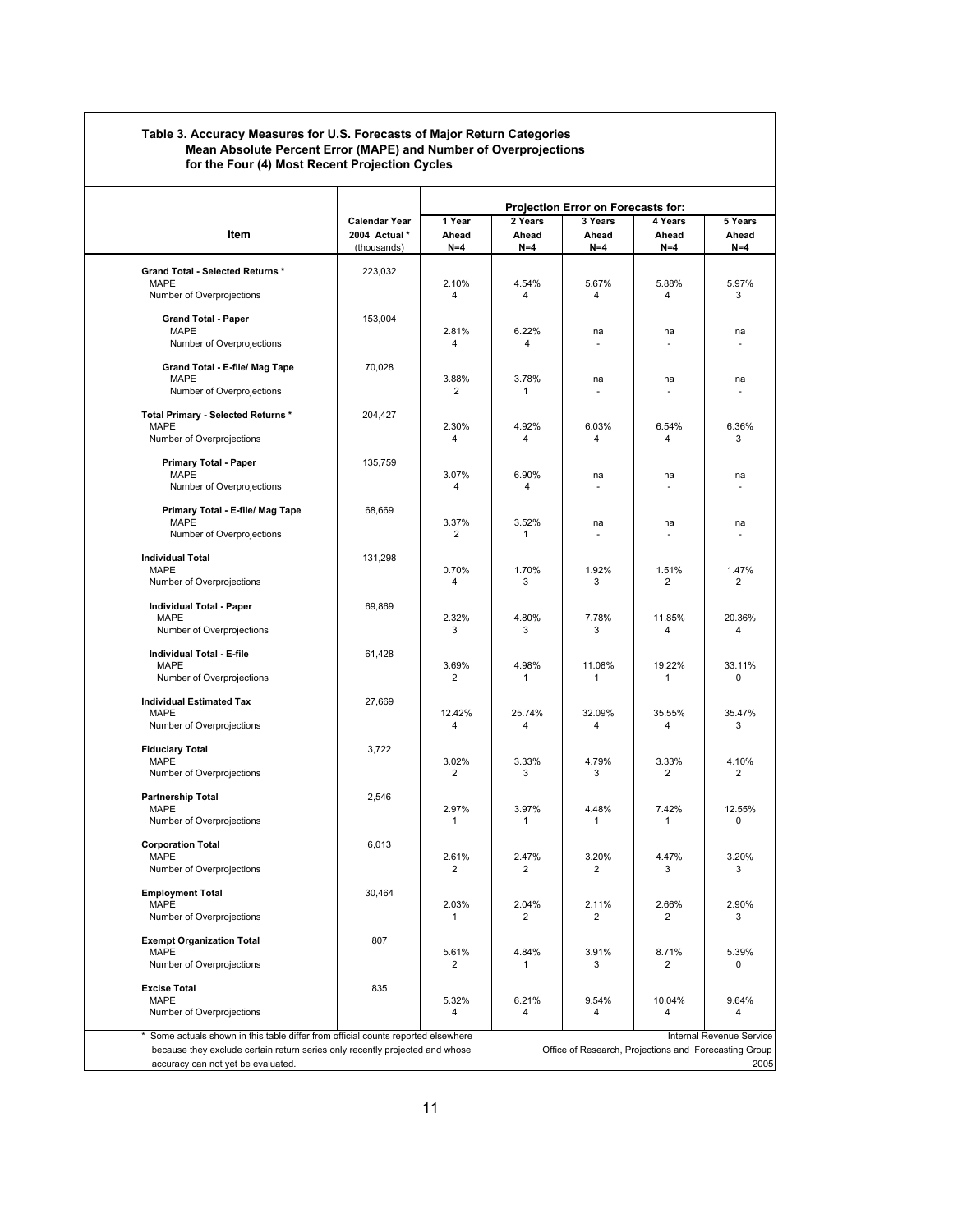#### **Table Notes**

Detail may not add due to rounding.

Projections are based on counts of returns filed as recorded in the *Reports of Returns Posted to the IRS Master Files,* with a few exceptions. In particular, complete master file counts for fiscal year 2004 were not available for the following forms and had to be supplied by operating division staff from secondary sources: Forms 2553, 5558, 8868, 8871 and 8872, as well as Form 941 magnetic tape and Form 4868 TeleFile.

Notes below are grouped by applicable table.

#### **Table 1:**

"Grand Total" is the sum of "Total Primary Returns" and "Supplemental Documents."

"Total Primary Returns" is the sum of all returns, excluding "Supplemental Documents."

"Individual Income Tax, Total" is the sum of paper and electronic Forms 1040, 1040A, 1040EZ, 1040NR, 1040PR, and 1040SS.

"Forms 1040, 1040A, and 1040EZ" is the sum of the paper and electronic Forms 1040, 1040A, and 1040EZ.

"Fiduciary" returns include both paper and electronic Form 1041.

"Partnership" includes both paper and electronic Form 1065 and Form 1065-B.

"Corporation Income Tax, Total" includes Forms 1120/1120A (both paper and electronic), 1120F, 1120H, 1120L, 1120PC, 1120SF, 1120FSC, 1120REIT, 1120RIC, and 1120S (both paper and electronic). As a result of enacted legislation, no Form 1120FSC returns are expected beyond FY 2005.

"Form 2553" is the election to be treated as a small business "S corporation".

"Form 1066" is the *U.S. Real Estate Mortgage Investment Conduit (REMIC) Income Tax Return*.

"Estate" includes Forms 706, 706NA, 706GS(D), and 706GS(T).

"Form 709" is the *United States Gift (and Generation-Skipping Transfer) Tax Return*.

"Employment Tax" includes paper, magnetic tape and electronic Forms 940, 940EZ, 940PR, 941, 941PR, 941SS, 943, 943PR, 943SS, 944, 945, and CT-1.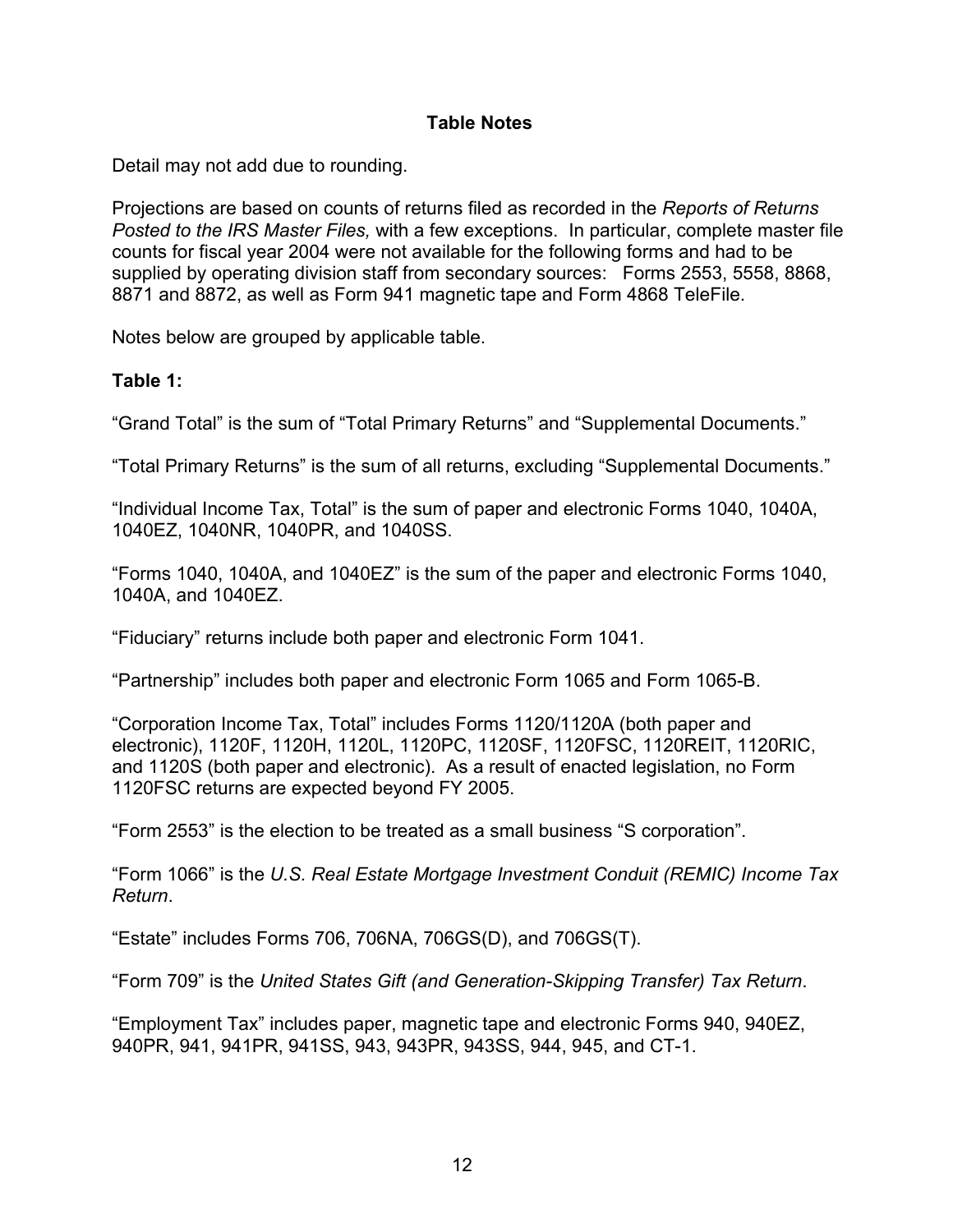"Form 1042" is the *Annual Withholding Tax Return for U.S. Source Income of Foreign Persons.* It is sometimes considered an employment tax return, but listed separately here.

"Exempt Organization" includes Forms 990, 990EZ, 990PF, 990T, 4720, and 5227.

"Form 990C" is the *Farmer's Cooperative Association Income Tax Return,* filers of which are considered customers of the IRS Large and Mid-Size Business Division.

"Government Entities /Bonds" includes Forms 8038, 8038G, 8038GC, 8038T and 8328.

"Political Organizations" includes Forms 1120POL, 8871 and 8872.

"Excise, Total" includes Forms 11-C, 720, 730, and 2290. The excise return count for fiscal year (FY) 2004 is unusually low and the estimated volume for 2005 unusually high due to Form 2290 filings and associated subtleties in how the IRS master file recorded those data. In effect, large volumes of Forms 2290 were received by IRS in late FY 2004 (prior to September 30, 2004) but not processed and "posted" to the master file until early FY 2005 (i.e., on or after October 1, 2004).

"Form 5330" is the *Return of Excise Taxes Related to Employee Benefit Plans*.

"Form 8752" is the *Required Payment or Refund Under Section 7519*.

"Supplemental Documents" consist mainly of applications for extensions of time to file and amended tax returns, which include Forms 1040X, 4868 (both paper and electronic), 2688, 1120X, 5558, 7004 (both paper and electronic), and 8868 (both paper and electronic).

## **Table 2:**

Individual filers classified as "Small Business/Self Employed" reflect those taxpayers filing a Form 1040 return with a Schedule C, Schedule F, Schedule E and/or Form 2106 attached, or with mailing addresses or forms considered "International". All other individual filers are classified as "Wage and Investment."

In general, corporation filers (Form 1120 series returns including Form 1120S) and partnership filers are classified as "Large and Mid-Sized Business" if their reported total assets are \$10 million or more. Corporation and partnership returns with assets below \$10 million are generally classified as "Small Business/Self Employed." However, there are also some partnership and corporation returns classified as part of the "Tax Exempt/Government Entities" operating division.

Non-profit organizations, pension plan filers, tribal authorities, and governmental units comprise the "Tax Exempt/Government Entities" classification.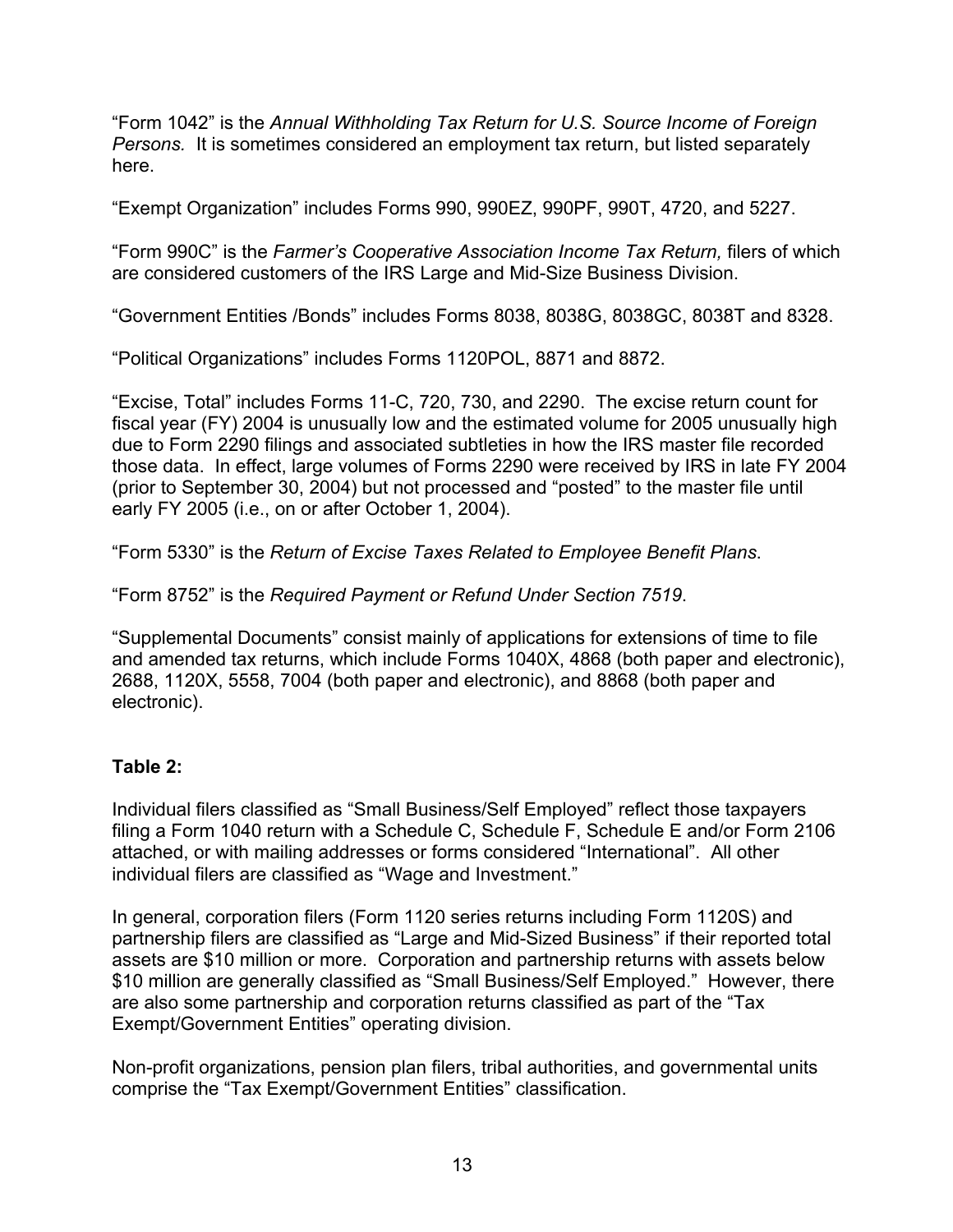"Employee Plans" returns include paper and electronic Forms 5500, 5500C, 5500EZ and 5500R, in years applicable. IRS turned over the submission processing of Employee Plans (EP) returns to the Department of Labor in July 2001. However, IRS continues to have other "down stream" administrative responsibilities for EP returns such as reporting compliance programs. Hence, these EP counts are presented in Table 2, but not Table 1.

Counts by operating division in this table are based primarily upon the IRS master file "BOD indicator." This indicator is a single, point-in-time, taxpayer level identifier (in contrast to a return-by-return identifier).

As explained in the notes, above, for Table 1, excise tax returns have an unusually low volume for 2004 and an unusually large volume in 2005 due to subtleties in how IRS master file data on Form 2290 filings were recorded.